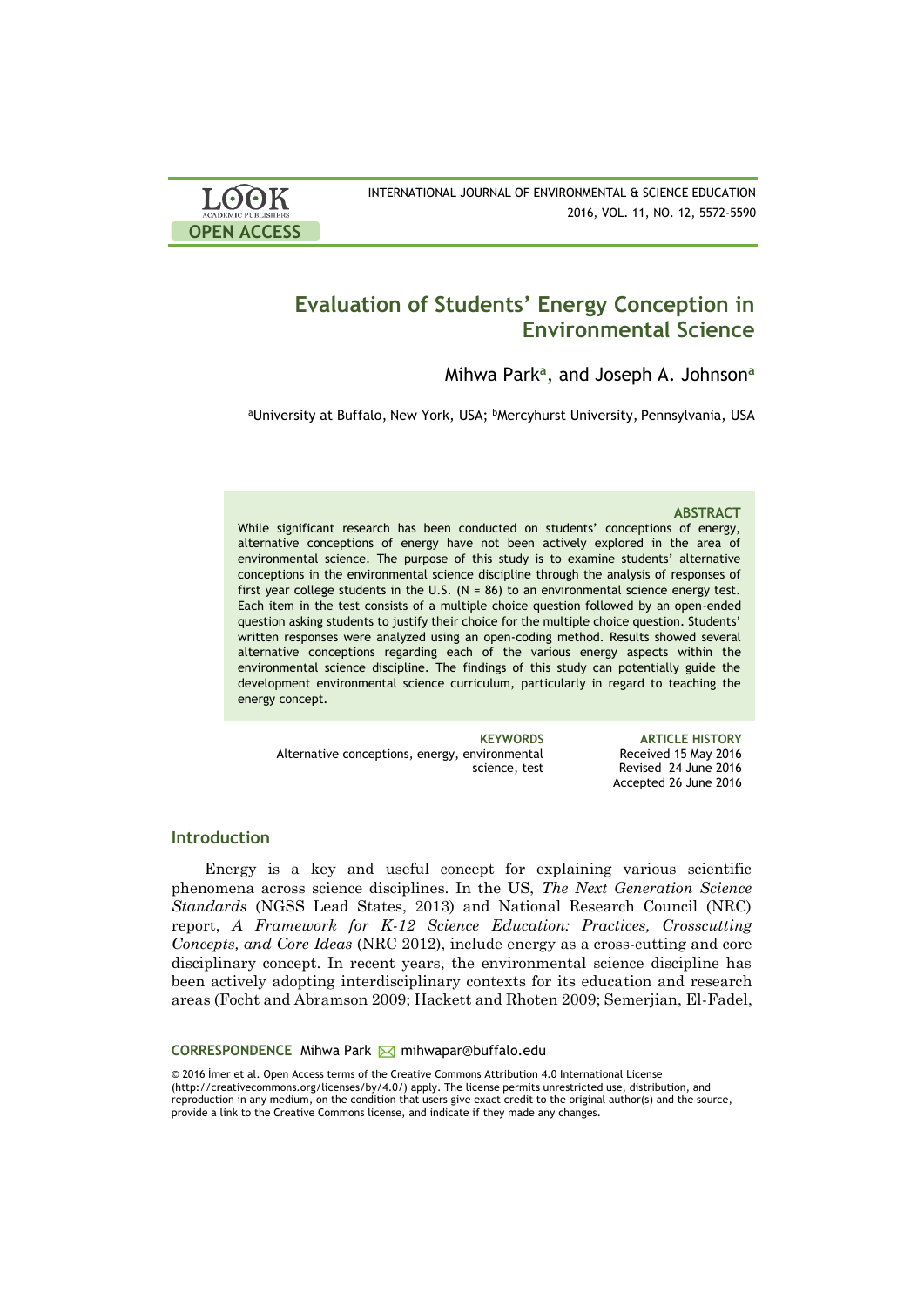Zurayk, and Nuwayhid 2004; Tapio and Willamo 2008). Internationally, calls for the environmental education have emphasized the interplay between scientific disciplines (Vogt, Fischer, and Hauer 2015), suggesting that environmental sciences programs should be interdisciplinary and include various aspects of science disciplines including engineering (Tansel 1994; Wiesner and Theis, 1996). This demand for interdisciplinary environmental education is expanding across the US (Vincent and Focht 2011). As such, students' conceptions of energy in environmental science, which has innate interdisciplinary contexts, are worthy of investigation. Investigation of students' alternative conceptions in environmental science can provide teachers with resources to inform content and pedagogical decisions for teaching the energy concept.

Although energy is one of the most central and richly connected ideas across the science disciplines, students often have a great deal of difficulty in understanding it (Driver, Squires, Rushworth, and Wood-Robinson 2004). Many studies have found that students hold alternative conceptions about energy, due in part to the fact that it already exists in their everyday lexicon and experience, thus they come to school with a variety of preexisting conceptions before instruction (Lijnse 1990; Trumper 1990). Solomon (1983) posited that, "meanings which are in daily use cannot be obliterated by science lessons" (p. 129). Despite instruction, these meanings remain, often in conflict with accepted scientific understandings and influencing students' understandings in science class.

Moreover, the energy concept is defined and used in different ways depending on the contexts (Cooper and Klymkowsky 2013; Lancor 2014). Lancor (2014) found that students' understanding of the energy concept is often incompatible between different scientific contexts, even within a same discipline. Here, context refers to scientific disciplines (e.g., physics, chemistry, or environmental science etc.) or particular science topics such as mechanics, circuits, or ecosystem (e.g., Lancor 2014). Also, many studies support a hierarchical sequence of energy aspects in assessment item difficulty (e.g., Dawson 2006; Lee and Liu 2010; Liu and McKeough 2005; Neumann, Viering, Boone, and Fischer 2013). Specifically, four energy aspects, i.e., (1) energy has various sources and forms (Source/Form), (2) energy is transferred from one form to another (Transfer), (3) while energy is transferred, the value of it decreases (Degradation), and (4) the total amount of energy does not change during transfer or degradation (Conservation) (Liu and McKeough 2005; Duit, 1984), are hierarchically ordered in item difficulty, which indicates that understanding of energy conservation is the most difficult for students, followed by understanding of energy degradation, transfer, and source/form.

While significant research has been conducted on students' conceptions of energy in the K-12 levels, there is a surprising lack of studies on students' conceptions of energy in environmental science given the prominence of environmental initiatives in the mainstream media and public interests. The number of prior studies on energy conception targeted at college level students is also limited, thus our study focused on college students' energy conceptions in environmental science to addresses this gap.

The purpose of this study is to investigate their alternative conceptions about energy in the environmental science discipline. In this study, students were prompted to answer an item set, including a multiple choice (MC) question and an open-ended (OE) question, investigating their conceptions of energy in the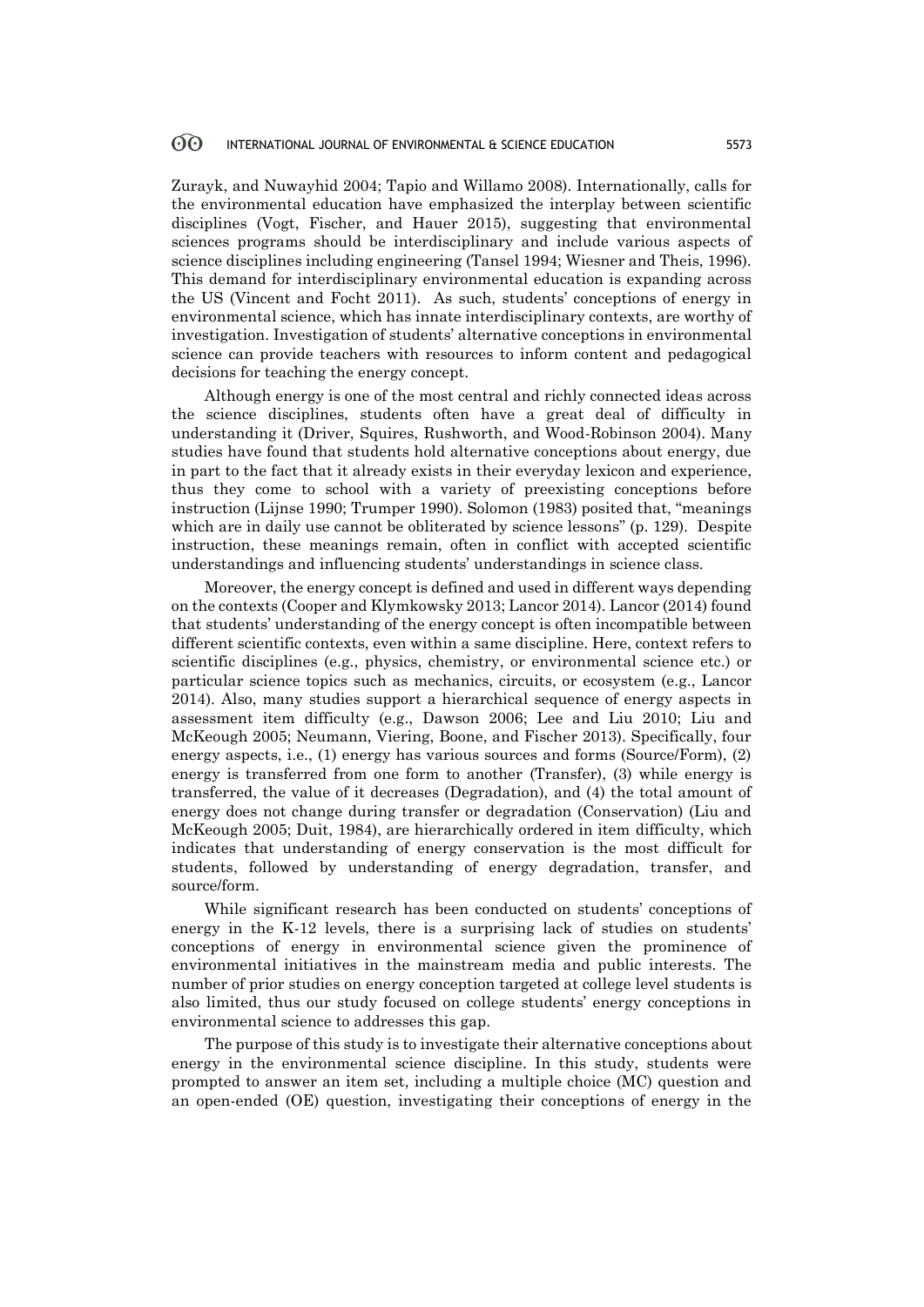environmental science discipline. Students' alternative conceptions of energy were identified through analysis of their responses to the OE questions.

# **Literature Review**

# *Students' Conceptions about Energy*

Integrating Research in science education has shown that students across all grade levels have substantial difficulties in understanding energy concepts (Chabalengula, Sanders, and Mumba 2012; Liu, Ebenezer, and Fraser 2002). Students enter school with a variety of pre-conceptions of energy stemming from their everyday experience and language (Duit 1981, 1984; Lijnse 1990; Solomon 1983; Trumper 1990). This can often lead to confusion between scientific terms relating to energy, resulting in difficulty in learning the energy concept.

A variety of studies have investigated the conceptions of energy that students bring with them to science class. Solomon (1983) identified four themes in students' conceptions of energy: vitalism (energy is needed to live), activity (energy is needed to move), fuel (energy is needed to run machines), and world energy shortage (need for new sources of energy). These themes are reflective of the ways that energy is used outside of the science classroom and represent meanings that both co-exist and conflict with those taught through directed instruction in science class, and can influence students' understanding of related science topics. Watts (1983) described frameworks illustrating students' views of the energy concept consisting of seven kinds of alternative conceptions of energy; human centered energy, a depository model of energy, energy as an ingredient, energy as an obvious activity, energy as a product, energy as functional, and a flow-transfer model of energy.

Numerous empirical studies found students' confusion between energy and other scientific concepts. For example, students have considerable difficulties in differentiating between force and energy or power and energy (Trumper 1998; Watts and Gilbert 1983), energy and voltage (Goldring and Osborne 1994), and temperature and heat (Clough and Driver 1985; Harrison, Grayson, and Treagust 1999; Lewis and Linn 1994). In addition, many students consider that only moving objects possess energy, and energy is needed to be doing something (Trumper 1998). Chabalengula, Sanders, and Mumba (2012) found that many students believed that there is no energy involved or present in inanimate objects. Similarly, Barak, Gorodetsky and Chipman (1997) reported the problem that energy is considered to be a vitalistic notion. Despite energy being a central concept across science disciplines, research has consistently shown that students bring with them a variety of alternative conceptions. These conceptions are apparent across science disciplines and often persist even after instruction.

### *Alternate Conceptions in Environmental Science*

McComas (2002) and Munson (1994) presented a variety of alternative conceptions based on general perceptions of environmental opinions and research studies on ecological conceptions that were available. These included alternative conceptions with regards to food chains and webs, ecological adaptations, population size and carrying capacity, and ecosystems and populations.

Regarding students' conceptions on food chains and webs, many studies found that students do not understand the complexity and interconnection characteristics of food chains and food webs. Barman, Griffiths, and Okebukola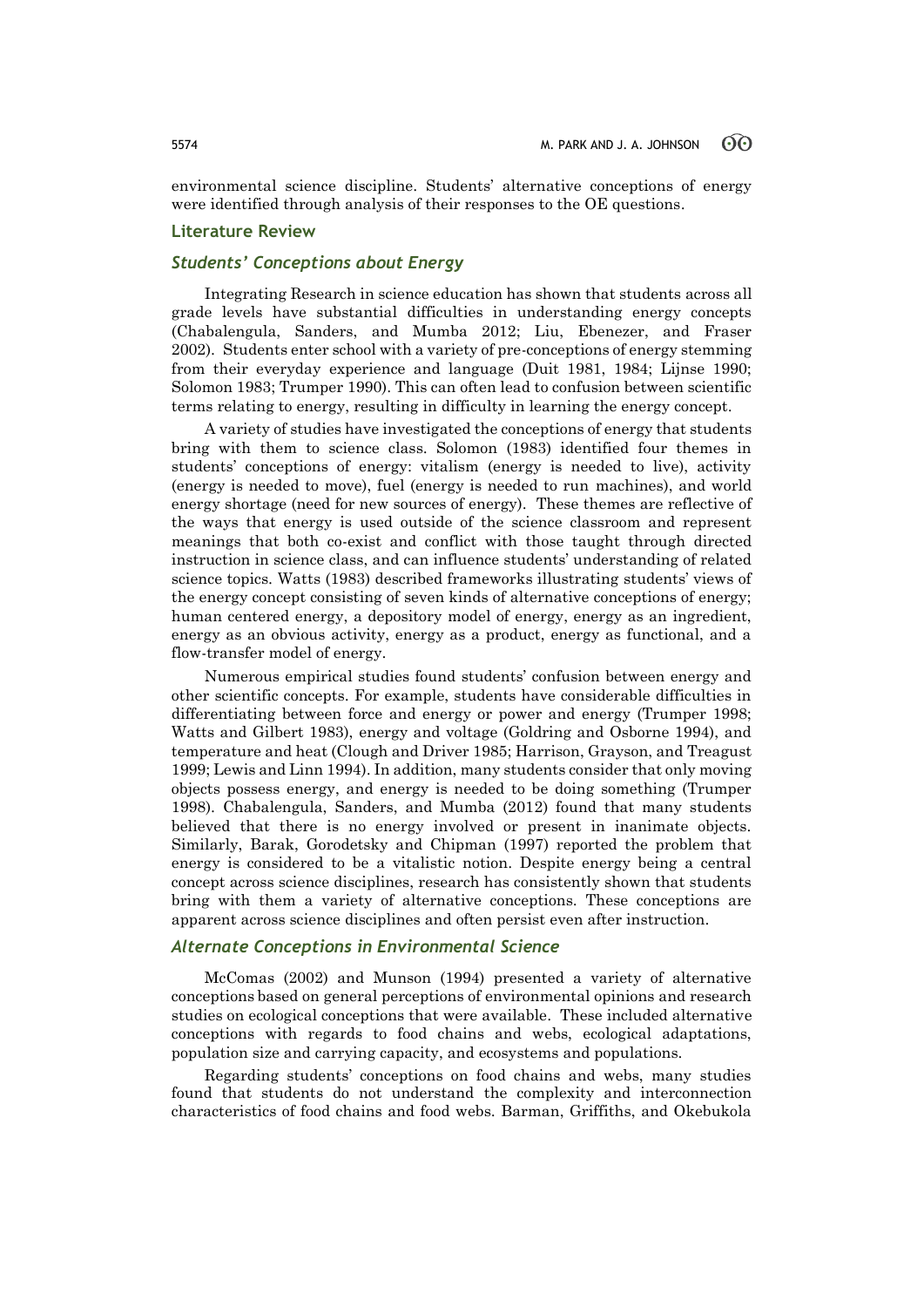(1995) found that the majority of students had difficulty in describing the concepts of food chains and webs, and only a few students described feeding relationships as a means of energy transfer among organisms. Even successful students continued to misunderstand the relationship between food (matter) and energy, indicating that food is converted to energy rather than releasing energy as it is converted into non-food materials (Smith and Anderson 1986). Students often do not understand the complex nature of how matter and energy flow in an ecosystem (Hogan 2000; Smith and Anderson 1986), believing instead that energy flows through the food pyramid from bottom to the top. As with the misunderstanding of how matter and energy transfer through the food web, students may not realize that chemical pollutants change in form as they move through food chains, overstating the importance of initial contact with pollutants without acknowledging the cumulative effect of pollution moving through the chain (McComas 2002). In addition to alternative conceptions about energy flow, Boyes and Stanisstreet (1991) said that, while students understood that plants get their energy from the sun, they also thought that soil, air, water, and animals were additional sources of energy within the ecosystem. Alternative conceptions about food chains and webs were not only found in students, but also in teachers. Beals, Krall and Wymer (2012) investigated elementary and middle school teachers' understanding of energy flow through an ecosystem and found that most of them did not have an adequate understanding regarding the energy source for a forest ecosystem and energy flow across trophic levels.

The complex interrelationships between organisms in ecosystems seem very difficult for students to understand. Research has shown that students tend to have difficulty in understanding the complex interrelationship between population size and environmental factors (Gallegos, Jerezano, and Flores 1994; Leach, Driver, Scott, and Wood-Robinson 1996; Lin and Hu 2003). Students may not realize that limited resources, like food supply, will limit populations or, if the limits are acknowledged, they may believe that if the limits are reached, the population will crash and the organisms will become extinct (Munson 1994).

Many studies have been conducted about ecological conceptions, but given the prominence of environmental initiatives in the mainstream media and public interest, there is a surprising lack of studies on students' conceptions of alternative energy. Tortop (2012) investigated high school students' awareness of renewable energy resources and applications (RERAs), and found that they have a very low level of awareness and knowledge of RERAs and hold several alternative conceptions. Çoker, Çatlıoğlu and Birgin (2010) also found that students had difficulty in identifying renewable energy sources. Alternative and renewable energy are common topics in both scientific discussion and popular media with respect to economical, environmental, and societal issues. Thus there is a need to investigate students' conceptions about alternative energy to better prepare an informed citizenry to participate in these discussions. Also, given that majority of studies on students' conceptions of energy in the environmental science were conducted with K-12 students, an investigation of college students' energy conceptions in the discipline is required to expand the scope of the body of literature.

### **Methodology**

### *Measurement Instrument*

In order to investigate students' conceptions of energy in the environmental science discipline, a published energy measurement instrument (Author, 2016)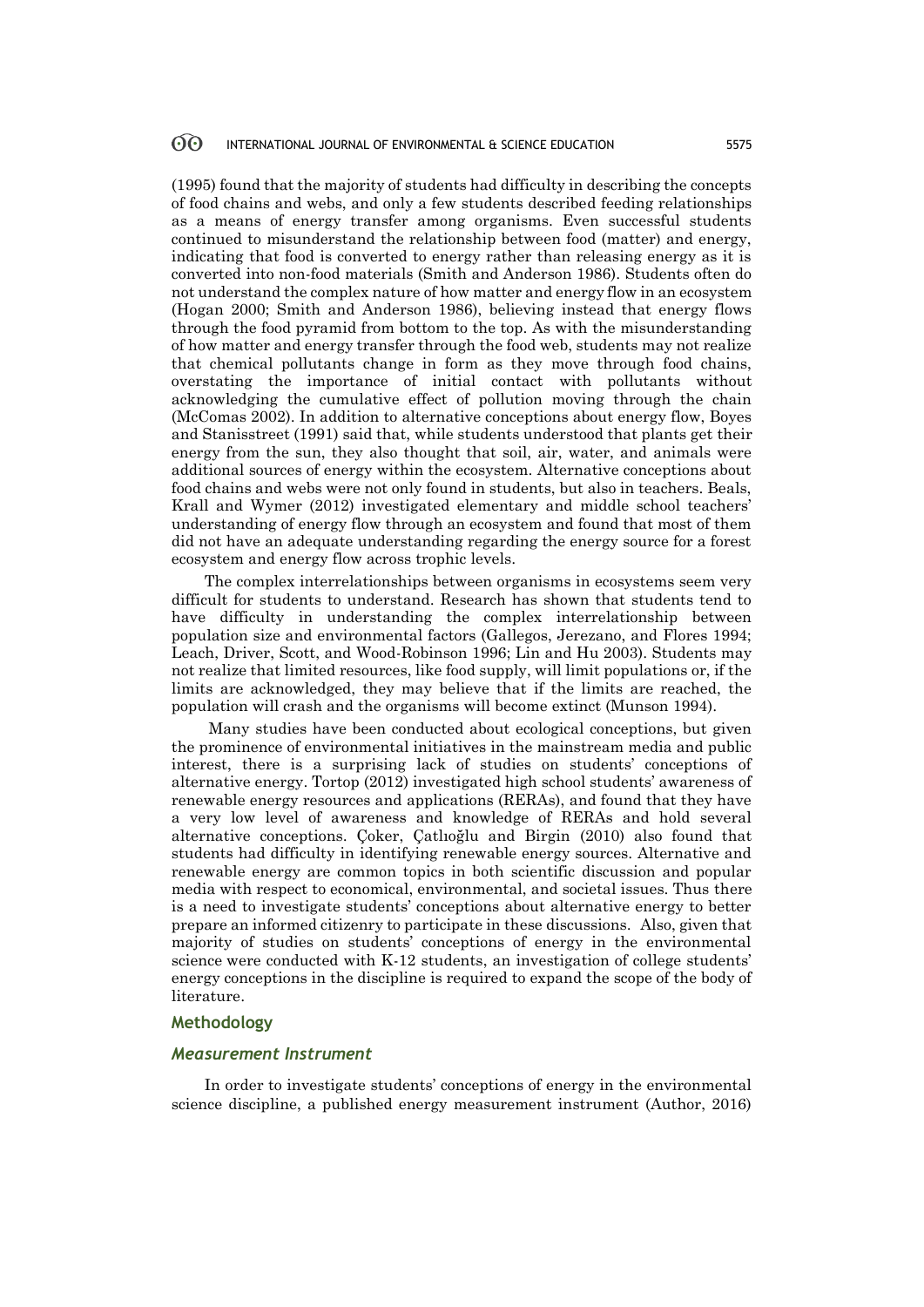was used. The instrument was developed to assess students' energy conceptions in multiple disciplines, consisting of four test forms, physics, chemistry, biology, and environmental science. In this study, the environmental science test form was used to examine students' conceptions about energy. The environmental science test form contains two main science content topics within the environmental science discipline, energy in ecosystems including food chains (EE) and alternative energy/energy efficiency (EA), and consists of eleven items. MC questions alone do not provide enough information about students' reasoning (Peterson, Treagust and Garnet 1989), therefore each item consisted of an MC question and an OE justification question to investigate students' conceptions more thoroughly. These second tier OE questions elicit students' reasoning for their selections made in the first tier, MC questions. Chandrasegaran, Treagust and Mocerino (2007) mentioned that students' justifications provide an effective way to identify students' alternative conceptions. In addition, each item was designed to address one of the various energy aspects, including energy source, transfer, degradation, and conservation (Liu and McKeough 2005). The four energy aspects were suggested from the results of many studies for the teaching of students in a hierarchical order (e.g., Liu and McKeough, 2005; Lee and Liu, 2010; Neumann, Viering, Boone and Fischer, 2013).

# *Field-Test of the Environmental Science Test*

The environmental test form was administered to college students in the U.S. (*N*= 86) who were taking at least one beginning level science course related to the environmental science discipline, i.e., atmosphere science and environmental biology, which involve the study of atmospheric processes and characteristics and the study of ecological relationships between living organisms and their ecosystems, in the spring semester of 2013. The students were recruited as whole classes, taught by two professors in the U.S. Students took the test during their class time, taking approximately 20 to 30 minutes complete when it was administered. Among participant students,  $n = 49$  (57 %) students were female and  $n = 37 (43%)$  students were male.

# *Data Analysis*

Students' responses to OE questions were analyzed using the open-coding method by the authors and reported as frequency counts. All responses were analyzed and categorized, as codes were developed to explore themes in student responses as they emerged. After a line-by-line analysis of each written response, categories of response codes were developed. All discrepancies in coding between authors were discussed collectively until agreement was reached. After the recursive categorization process for the scientific correctness of the responses was completed, assertions were formulated regarding student conceptions of energy presented in their OE responses. Frequency counts were obtained to determine the actual number of students showing each alternative conception associated with their selected choice in each MC question. As students' alternative conceptions were analyzed using the open-coding method, we excluded instances when students' responses involved no response, restatement of the multiple choice option, stating that the response was a guess, or statements including "don't know" or "learned before".

# **Findings**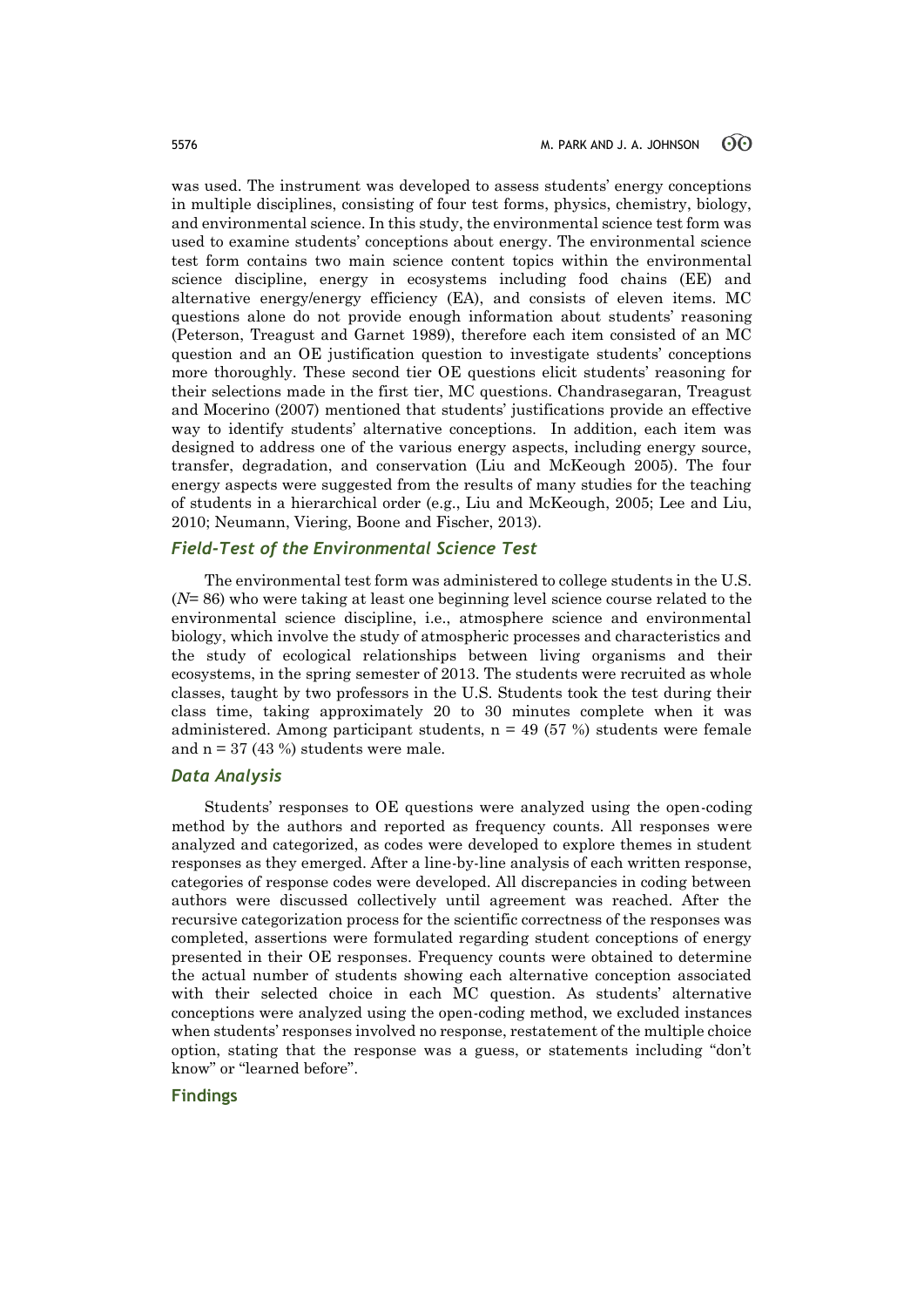# *Students' Conception about Energy*

Analysis of student OE responses revealed several alternative conceptions regarding the various energy aspects in the environmental science discipline. Table 1 displays the results classifying students' alternative conceptions identified in this study.

**Table 1.** Classification of Students' Alternative Conceptions

|             | Energy Item $#$ | Selection            | Alternative Conception                           | Иp                      | Excluded N <sup>c</sup> Correct |          |
|-------------|-----------------|----------------------|--------------------------------------------------|-------------------------|---------------------------------|----------|
|             | Aspect (topic)  | in MC                |                                                  |                         | (%)                             | Response |
|             |                 | Choices <sup>a</sup> | Code                                             |                         |                                 | N(%)     |
| Source      | Q1              | A                    | Wind moves the water                             | $\overline{11}$         | 22(25.6)                        | 30(35.0) |
|             | (EE)            | B                    | Earth rotation causes water cycle                | $\mathbf{1}$            |                                 |          |
|             |                 |                      | Sun provides power to water                      | $\overline{\mathbf{c}}$ |                                 |          |
|             |                 | C                    | Earth rotation cause water cycle                 | $\overline{2}$          |                                 |          |
|             |                 | D                    | Sun's gravity pulls water                        | 18                      |                                 |          |
|             | Q <sub>6</sub>  | A                    | Alternative E is supplementary or                | 5                       | 15 (17.4)                       | 33(38.4) |
|             | (EA)            |                      | alternative                                      | 1                       |                                 |          |
|             |                 |                      | Alternative E is the one creating E              |                         |                                 |          |
|             |                 |                      | from nothing                                     |                         |                                 |          |
|             |                 | B                    | Nature one is alternative energy                 | 18                      |                                 |          |
|             |                 |                      | Alternative E is supplementary or<br>alternative | 3                       |                                 |          |
|             |                 | D                    | Alternative E is supplementary or                | 9                       |                                 |          |
|             |                 |                      | alternative                                      | $\overline{2}$          |                                 |          |
|             |                 |                      | Alternative E is the one reducing                |                         |                                 |          |
|             |                 |                      | the cost                                         |                         |                                 |          |
|             | $\overline{Q2}$ | A                    | Sun's heat is stored as calories                 | 4                       | 16(18.6)                        | 46(53.5) |
|             | (EE)            |                      | along the food chain                             |                         |                                 |          |
|             |                 | В                    | Energy is matter                                 | 4                       |                                 |          |
|             |                 | C                    | Sun's heat is stored as calories                 | 3                       |                                 |          |
|             |                 |                      | along the food chain                             | 1                       |                                 |          |
|             |                 |                      | Energy is used up                                |                         |                                 |          |
|             |                 | E                    | Sun's heat is stored as calories                 | 2                       |                                 |          |
|             |                 |                      | along the food chain                             | 7                       |                                 |          |
|             |                 |                      | Kinetic E is passing along the food              | $\overline{2}$          |                                 |          |
| Transfer    |                 |                      | chain                                            | 1                       |                                 |          |
|             |                 |                      | E is matter                                      |                         |                                 |          |
|             |                 |                      | E is used up                                     |                         |                                 |          |
|             | Q7<br>(EA)      | A                    | E is matter<br>E is created                      | 13<br>6                 | 35 (40.7)                       | 27(31.4) |
|             |                 | B                    | E is created                                     | $\mathbf{2}$            |                                 |          |
|             |                 |                      | Heat is converted to electricity                 | 2                       |                                 |          |
|             |                 |                      | since hydro means heat in a                      |                         |                                 |          |
|             |                 |                      | hydroelectricity station                         |                         |                                 |          |
|             |                 | С                    | E is matter                                      | 1                       |                                 |          |
| Degradation | Q <sub>3</sub>  | $\overline{A}$       | No E degradation along the food                  | 29                      | 20(23.3)                        | 10(11.6) |
|             | (EE)            |                      | chain                                            |                         |                                 |          |
|             |                 | E                    | E is used up                                     | 19                      |                                 |          |
|             |                 |                      | E is matter                                      | 8                       |                                 |          |
|             |                 |                      |                                                  |                         |                                 |          |
|             |                 |                      |                                                  |                         |                                 |          |
|             |                 |                      |                                                  |                         |                                 |          |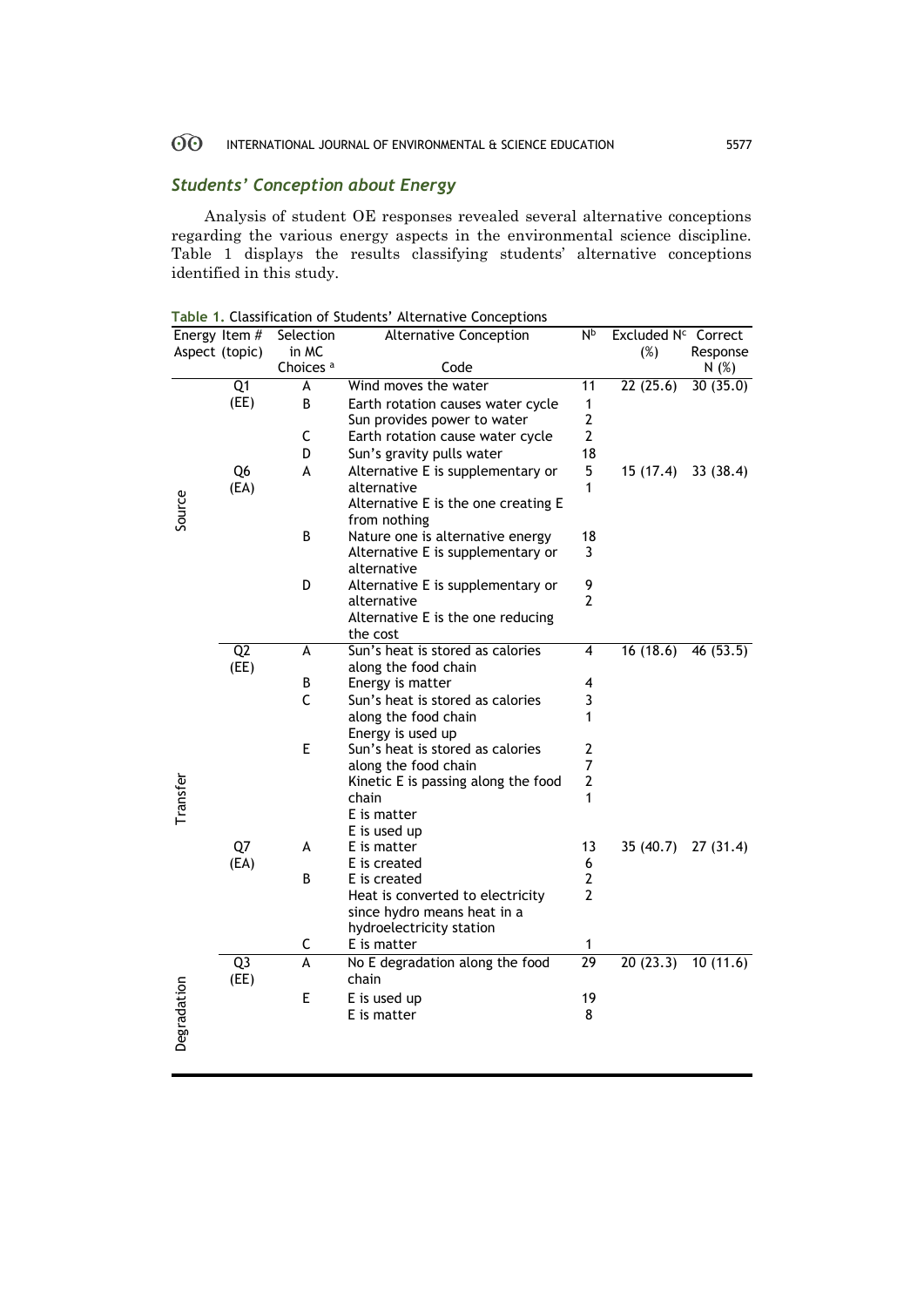|              | Energy Item #   | Selection            | Alternative Conception          | Иp             | Excluded N <sup>c</sup> Correct |          |
|--------------|-----------------|----------------------|---------------------------------|----------------|---------------------------------|----------|
|              | Aspect (topic)  | in MC                |                                 |                | (%)                             | Response |
|              |                 | Choices <sup>a</sup> | Code                            |                |                                 | N(%)     |
|              | Q <sub>4</sub>  | А                    | E is created                    | 30             | 19(22.1)                        | 3(3.5)   |
|              | (EE)            |                      | No E degradation along the      | 4              |                                 |          |
|              |                 |                      | ecosystem                       | 1              |                                 |          |
|              |                 |                      | E is matter                     |                |                                 |          |
|              |                 | B                    | No E degradation along the      | 1              |                                 |          |
|              |                 |                      | ecosystem                       | 11             |                                 |          |
|              |                 |                      | E is used up                    |                |                                 |          |
|              |                 | $\mathsf{C}$         | No E degradation along the      | 14             |                                 |          |
|              |                 |                      | ecosystem                       | 2              |                                 |          |
|              |                 |                      | E is used up                    | 1              |                                 |          |
|              |                 |                      | E is matter                     |                |                                 |          |
|              | Q11             | А                    | E is matter                     | 3              | 48 (55.8)                       | 12(14.0) |
|              | (EE)            | B                    | E is matter                     | $\overline{2}$ |                                 |          |
|              |                 | C                    | E is matter                     | 4              |                                 |          |
| Degradation  |                 |                      | Useful E has more E             | 1              |                                 |          |
|              |                 | D                    | E is used up                    | 13             |                                 |          |
|              |                 |                      | E is matter                     | $\overline{2}$ |                                 |          |
|              |                 |                      | Useful E has more E             | $\mathbf{1}$   |                                 |          |
|              | Q8              | A                    | The amount of input E decides   | 20             | 27(31.4)                        | 12(14.0) |
|              | (EA)            |                      | that of output E                | 2              |                                 |          |
|              |                 |                      | Alternative one can't be better |                |                                 |          |
|              |                 | B                    | The amount of input E decides   | 19             |                                 |          |
|              |                 |                      | that of output E                |                |                                 |          |
|              |                 | C                    | Useful E has more E             | 3              |                                 |          |
|              |                 | D                    | Alternative one can't be better | 3              |                                 |          |
|              | Q9              | А                    | No E degradation                | 13             | 18 (20.9)                       | 12(14.0) |
|              | (EA)            | B                    | E is used up                    | 10             |                                 |          |
|              |                 |                      | No E degradation                | 1              |                                 |          |
|              |                 |                      | E is created by a turbine       | 13             |                                 |          |
|              |                 |                      | E is matter                     | 4              |                                 |          |
|              |                 | $\mathsf C$          | E is used up                    | $\overline{7}$ |                                 |          |
|              |                 |                      | No E degradation                | 1              |                                 |          |
|              |                 |                      | E is created by a turbine       | $\mathbf{2}$   |                                 |          |
|              |                 |                      | E is matter                     | 5              |                                 |          |
| Conservation | $\overline{Q5}$ | A                    | E is created                    | 30             | 13(15.1)                        | 20(23.3) |
|              | (EE)            |                      | No E degradation along the      | 3              |                                 |          |
|              |                 |                      | ecosystem                       | $\overline{3}$ |                                 |          |
|              |                 |                      | E is matter                     |                |                                 |          |
|              |                 | B                    | E is used up                    | 10             |                                 |          |
|              |                 |                      |                                 |                |                                 |          |
|              |                 |                      | E is matter                     | 1              |                                 |          |
|              |                 | C                    | No E degradation along the      | 5              |                                 |          |
|              |                 |                      | ecosystem                       | 1              |                                 |          |
|              |                 |                      | E is vitality                   |                |                                 |          |

**Table 1.** Classification of Students' Alternative Conceptions (Continued)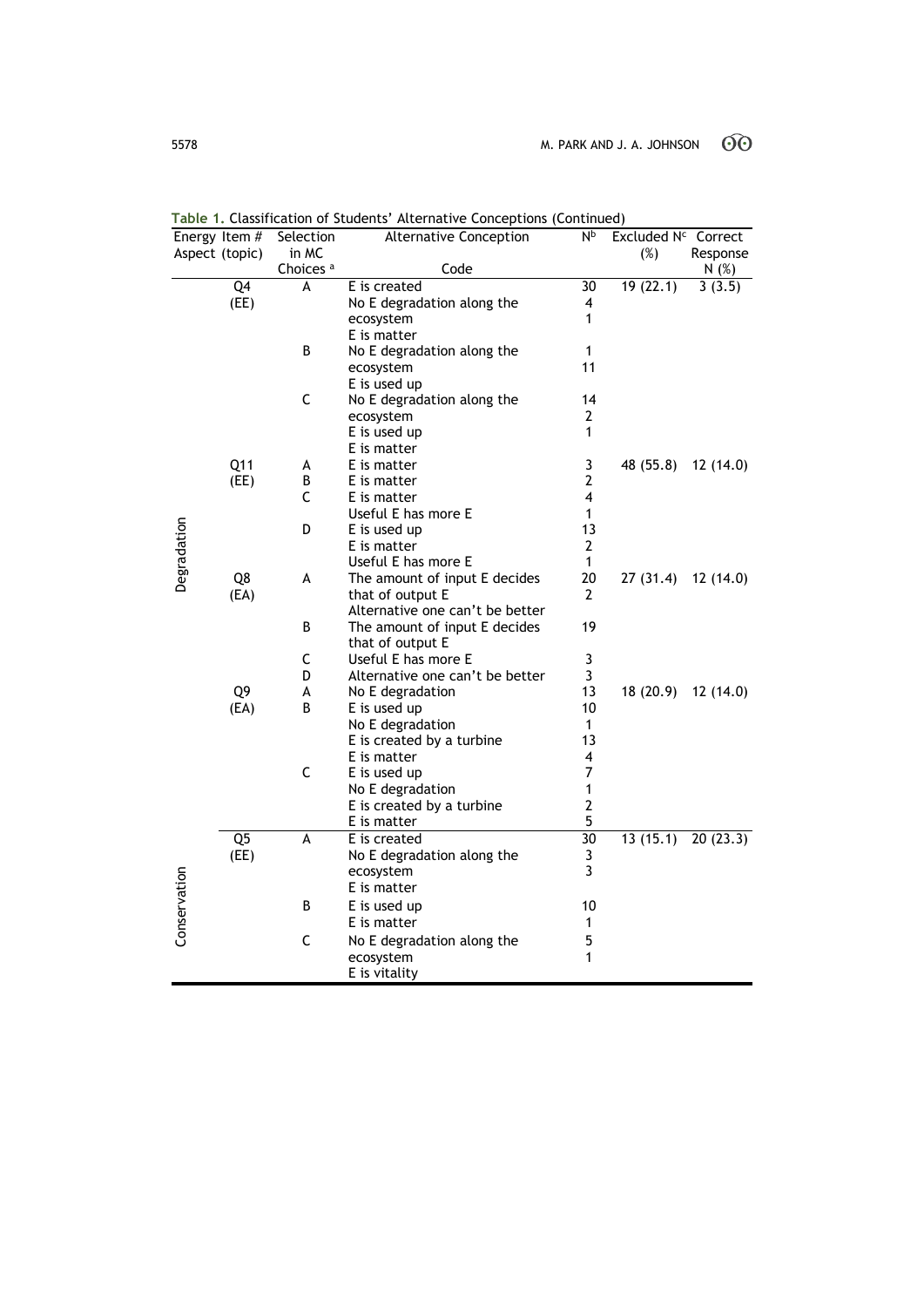| Energy Item $#$     | Selection            | <b>1.</b> Cassincation or stagents Atternative conceptions (continued)<br><b>Alternative Conception</b> | N <sub>p</sub> | Excluded N <sup>c</sup> Correct |           |
|---------------------|----------------------|---------------------------------------------------------------------------------------------------------|----------------|---------------------------------|-----------|
| Aspect (topic)      | in MC                |                                                                                                         |                | $(\%)$                          | Response  |
|                     | Choices <sup>a</sup> | Code                                                                                                    |                |                                 | N(%)      |
| Q10                 | A                    | E is created                                                                                            | 26             | 24 (27.9)                       | 18(21.0)  |
| (EA)                | B                    | E is used up to spin a rotor                                                                            | 5              |                                 |           |
|                     |                      | E is matter                                                                                             | 1              |                                 |           |
| Conservation        | C                    | The amount of input E decides                                                                           | 2              |                                 |           |
|                     |                      | that of output E                                                                                        | 3              |                                 |           |
|                     |                      | No E degradation                                                                                        | 1              |                                 |           |
|                     |                      | E is matter                                                                                             |                |                                 |           |
|                     | D                    | The amount of input E decides                                                                           | 6              |                                 |           |
|                     |                      | that of output E                                                                                        |                |                                 |           |
| Q5                  | A                    | E is created                                                                                            | 30             | 13 (15.1)                       | 20(23.3)  |
| (EE)                |                      | No E degradation along the<br>ecosystem                                                                 | 3<br>3         |                                 |           |
|                     |                      | E is matter                                                                                             |                |                                 |           |
|                     | B                    | E is used up                                                                                            | 10             |                                 |           |
|                     |                      | E is matter                                                                                             | 1              |                                 |           |
|                     | C                    | No E degradation along the                                                                              | 5              |                                 |           |
|                     |                      | ecosystem                                                                                               | 1              |                                 |           |
|                     |                      | E is vitality                                                                                           |                |                                 |           |
| Conservation<br>Q10 | A                    | E is created                                                                                            | 26             | 24 (27.9)                       | 18 (21.0) |
| (EA)                | <sub>B</sub>         | E is used up to spin a rotor                                                                            | 5              |                                 |           |
|                     |                      | E is matter                                                                                             | 1              |                                 |           |
|                     | C                    | The amount of input E decides                                                                           | 2              |                                 |           |
|                     |                      | that of output E                                                                                        | 3              |                                 |           |
|                     |                      | No E degradation                                                                                        | 1              |                                 |           |
|                     |                      | E is matter                                                                                             |                |                                 |           |
|                     | D                    | The amount of input E decides                                                                           | 6              |                                 |           |
|                     |                      | that of output E                                                                                        |                |                                 |           |

**Table 1.** Classification of Students' Alternative Conceptions (Continued)

Note. a. We excluded the MC choices if less than 1% of students chose the option.

b. N is number of responses was classified by code.

c. Excluded responses include: When students' responses involved no response, restatement of the multiple choice option, stating that the response was a guess, or statements like "don't know" or "learned before", those responses were excluded in the analysis.

# *Conceptions about Energy Source*

In the EE content topic, when asked to identify the energy source/form for the water cycle  $(Q1)$ , less than half of the students who provided their reasoning for their multiple choice response associated the Sun's radiation to its energy  $(n =$ 30, 35.0 %), while the majority of students provided various other energy sources. The most frequent alternative conception regarding identifying other sources was "the Sun's gravity pulls the water"  $(n = 18)$ . This conception was commonly found students who chose the Sun's gravity in the MC question as the source of energy for the earth's water cycle. There was an apparent disconnect between the term radiation and solar energy, with students often associating knowledge of the tides and the influence of the moon's gravity with the water cycle, thus attributing energy input to the sun's gravity. This idea, that the Sun's gravity pulls the water, was reflected in the following response: *"I know the moon's gravity affects tides, so it would make sense for the sun's gravity [to have] some kind of effect as well."* 

Some students also mentioned that "Wind moves the water"  $(n = 11)$  reflected in the response, *"From personal observation, I have viewed the water cycles from*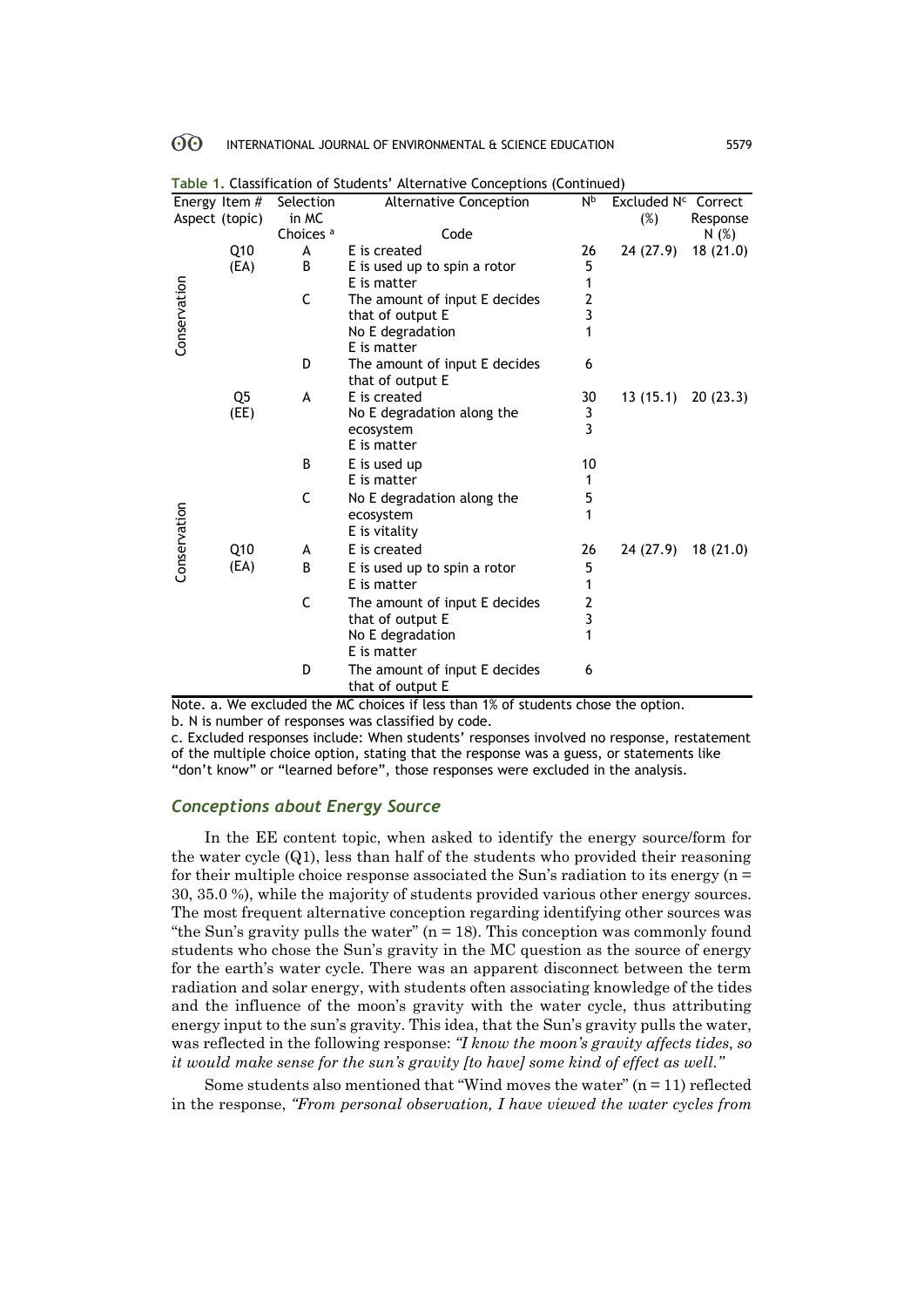*the wind.*" This alternative conception was common in responses from students who selected the Wind's motion in the MC question, indicating an inaccurate association between the physical movement of liquid water within a body of water and the movement of water through the water cycle. It is apparent that, for these students, understanding of the water cycle is superficial. This assertion is supported by other "wind" responses that described the wind moving moisture in the atmosphere, e.g., "*The way the wind currents blow determine where it will rain and the wind cycle moves the water around the globe.*"

A few students answered that the rotation of the Earth causes the water cycle or the Sun's radiation gives power for the water cycles. These conceptions were often elicited from students who chose option B or C, Sun's radiation or Earth's radiation, in the MC question. Even when students selected the correct MC choice, not all students provide scientifically correct reasons to support their choice. The alternative conception, Sun provides power to water, may imply difficulty in differentiating the terms power and energy for these respondents. Another alternative conception, Earth's rotation causes the water cycle, showed that they apparently connected physical movements to the energy source.

In the EA content topic question addressing the energy source aspect (Q6) asking an example of the use of an alternative energy source, the rate of correct responses was similar to Q1 in the EE content. Less than half of the students (n = 33, 38.4 %) answered correctly regarding an alternative energy source in the EA content, identifying a solar cell as an alternative energy source. Among the incorrect responses, many students' conceptions about alternative energy sources seemed to be restricted by the term *alternative*. The students' common incorrect responses were classified with the code; alternative energy is supplementary or alternative  $(n = 17)$ . These responses identified alternative energy as simply different from conventional energy sources, such as electricity, or as a supplement, as with using electricity with gasoline in a hybrid car. A few students who selected option D, identifying a hybrid car as using an alternative energy source, associated alternative energy to energy costs, answering that alternative energy reduces the cost of electricity or gas  $(n = 2)$ . One student also indicated that alternative energy creates energy from nothing, failing to consider energy conservation. Noticeably, some students who selected the right choice for the MC question equated alternative energy and natural energy  $(n = 18)$ . Equating alternative to natural reflects the connotation present in the non-scientific use of the scientific terminology, e.g., "*The solar cell gets natural energy from the sun.*" Equating alternative energy to "natural" or "nature" was not only applicable to solar energy, but also to the other energy sources not considered alternative energy sources, indicating a lack of understanding of the scientific term *alternative energy source,* despite correctly answering the multiple choice question.

# *Conceptions about Energy Transfer*

The energy transfer question in the EE content  $(Q2)$  asked students how energy transfers between organisms in a food chain. More than half of the students who responded to the OE question demonstrated the scientifically correct reasoning that released chemical energy transferred along the food chain (n = 46, 53.5%). Nevertheless, several alternate conceptions were evident. Several students' answers inaccurately associated the energy transfer in the chain with heat, indicating that the Sun's heat is transferred as calories since food contains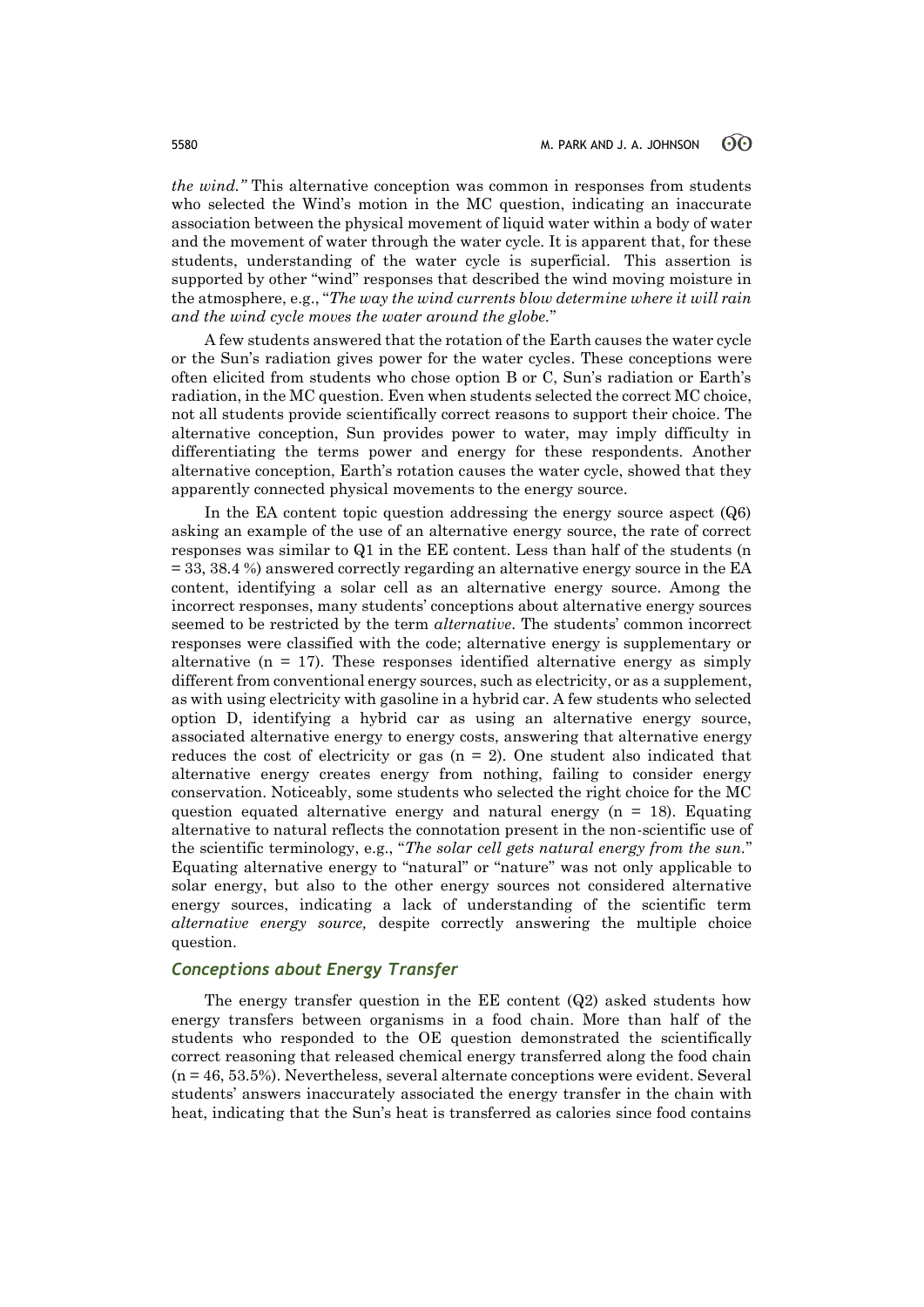calories. This represents a limited understanding of the scientific use of the term calories as opposed to the use of the term in everyday language. This alternative conception was consistently found from students who chose one of the incorrect options in the MC question. Some students who chose option E, energy of motion, exhibited the belief that since living organisms can move, kinetic energy is transferred along the food chain  $(n = 7)$ . This reflects students' intuitive understanding of energy forms without taking into account energy transfer processes through molecular changes. Some students also indicated that each organism produces a different kind of energy since their food types are different, so a different type of energy is found at each level. These students inappropriately equate energy with matter. This alternative conception was generally associated with MC option B or E, which implies that although they chose a certain form of energy, they didn't provide a relevant reason to support their choice. Instead, they associated energy forms with food types. A few students answered that the Sun's light is used up as energy moves through the chain. These students selected either heat energy or energy of motion are transferred along the food chain, indicating that they didn't understand energy transfer.

Responses within the EA content  $(Q7)$  asking what happens to energy as a hydroelectric station generates electricity, showed that some students hold the alternative conception that energy is generated by using up matter, equating energy to matter. This alternative conception was reflected in the following responses: *"A chemical or liquid is being converted into energy,"* and *"Water is used to create electricity."* In these cases, students explained that water is converted directly into potential energy or electric energy in a hydroelectric plant. Surprisingly, this conception was mostly found from students who chose the correct MC choice. Potential energy is converted into electric energy, for the MC question. One student who chose "Chemical energy is converted into electrical energy," showed this alternative conception mentioning, "Water (chemical) is converted into electric energy." Some students also exhibited the alternative conceptions that energy is created by the hydroelectric station. In these responses, students indicated that potential energy or heat energy provides the energy to power a machine, which in turn creates energy. A few students were confused by the term hydroelectricity, specifically the "hydro" prefix. These students chose option B, Heat energy is converted into electric energy, and stated that they knew that hydrogen is a gas, associating hydro with heat in a hydroelectricity station. Less than half of the students answered this question correctly  $(n = 27, 31.4\%)$ .

While the findings from these two items showed different alternative conceptions across science content topics, we found two consistent alternative conceptions across items; energy is used up and energy is matter.

# *Conceptions about Energy Degradation*

Only ten students demonstrated scientifically correct reasoning for the energy degradation item (Q3) asking what energy is available to the last consumer in a food chain. Among students who selected option A, which indicates that all of the energy from previous stages in a food chain is available to the last consumer, many of them shared the conception that the top of the food chain gains all of the energy from all of the organisms below it (n = 29), e.g., *"[The wolf] is at the top of the food chain, therefore he absorbs* e*verything accumulated to that point."* Such responses were coded as "No E degradation along the food chain." This result indicates a fundamental misunderstanding of energy transfer, specifically the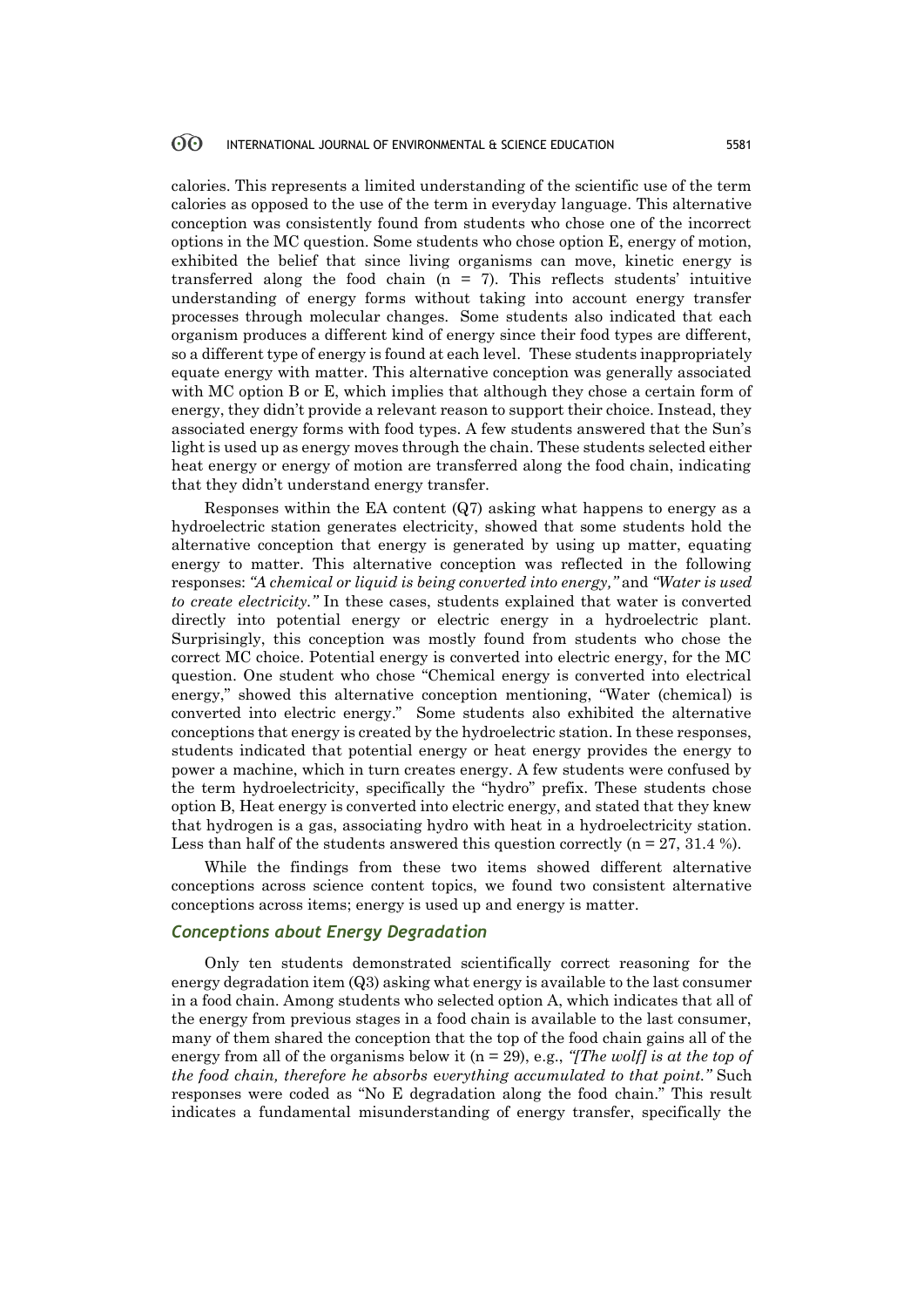belief that there is no degradation across food chains or webs. Some students who chose option E, the correct choice, also showed the alternative conception that "E is used up" (n = 19), e.g., "*Some of the energy will be used for life processes by the animals.*" These students identified that not all of the energy is passed on between levels, yet did not indicate an understanding that energy is degraded during the transfer. Instead, they indicated that organisms use up some of the energy that they gained in their life processes and thus the apex predator receives a reduced amount of the initial energy. Some who chose the correct choice also indicated that the number of organisms determines the amount of energy within the system. This reflects the alternative conception that matter is equal to energy, "E is matter" ( $n = 8, 9.3$ %) and is related to students' misunderstandings of populations and carrying capacity in ecosystems. Again, we found that although students chose the correct option in the MC question, it doesn't necessarily mean that they understand the concept correctly, rather they posit the alternative conception to support their choice. When investigating students' understanding of energy degradation in a more limited system, students showed their lack of ability to apply energy degradation to a more specific situation  $(Q_4)$ .  $Q_4$  showed a picture representing an ecosystem consisting of a frog and a mosquito; a mosquito bit a frog and then the frog eats the mosquito. Q4 asked students how the total amount of energy of the system changed during this process. Many students who chose option A, energy is increased, revealed their alternative conception that "E(energy) is created" ( $n = 30, 34.9$ %), which was reflected in responses such as, *"The system's total energy increases upon eating mosquitoes" and "The frog makes energy."* These students seemed to assume that a body will create energy by eating food, so the amount of energy after eating will be greater than the initial amount of energy of the system. Other responses also included the alternative conception that there is no degradation when going through a food chain consisting of two organisms. These responses were coded as "No E degradation along the ecosystem" and found mainly from students who chose option C, indicating that energy will be conserved since there is no energy degradation. This response was also found from students who selected the option A, implying that they apparently overlooked energy degradation in the ecosystem. Among students who selected option B (the amount of energy is decreased), some explained that since E is used up  $(n = 11)$  in eating, so the amount of energy is decreased. One students who chose the option A tried to connect the size of the organisms' bodies with the amount of energy, and another student who chose option C mentioned that the organism had not changed so the amount of energy remains same, reflecting the conception that matter is equal to energy. This is also reflective of students' limited understanding of the complex nature of food chains, particularly in considering situations where there isn't a simple, one-way, linear progression through the chain.

Q11 related to the relationship between energy and biomass, which asked why the amount of biomass decreases at higher trophic levels. Some responses associated with MC option D (because there is a loss of energy from producers to consumers) included the alternative conception that "E is used up" in each organism ( $n = 13$ ). Similar to the Q4 responses, these students seemed to believe that a loss of energy occurs because organisms use energy to eat food or survive, but not from energy degradation. Another alternative conception was founded in the idea that matter is equated with energy (E is matter), specifically that the amount of grass in the question was greater than the number of animals, so the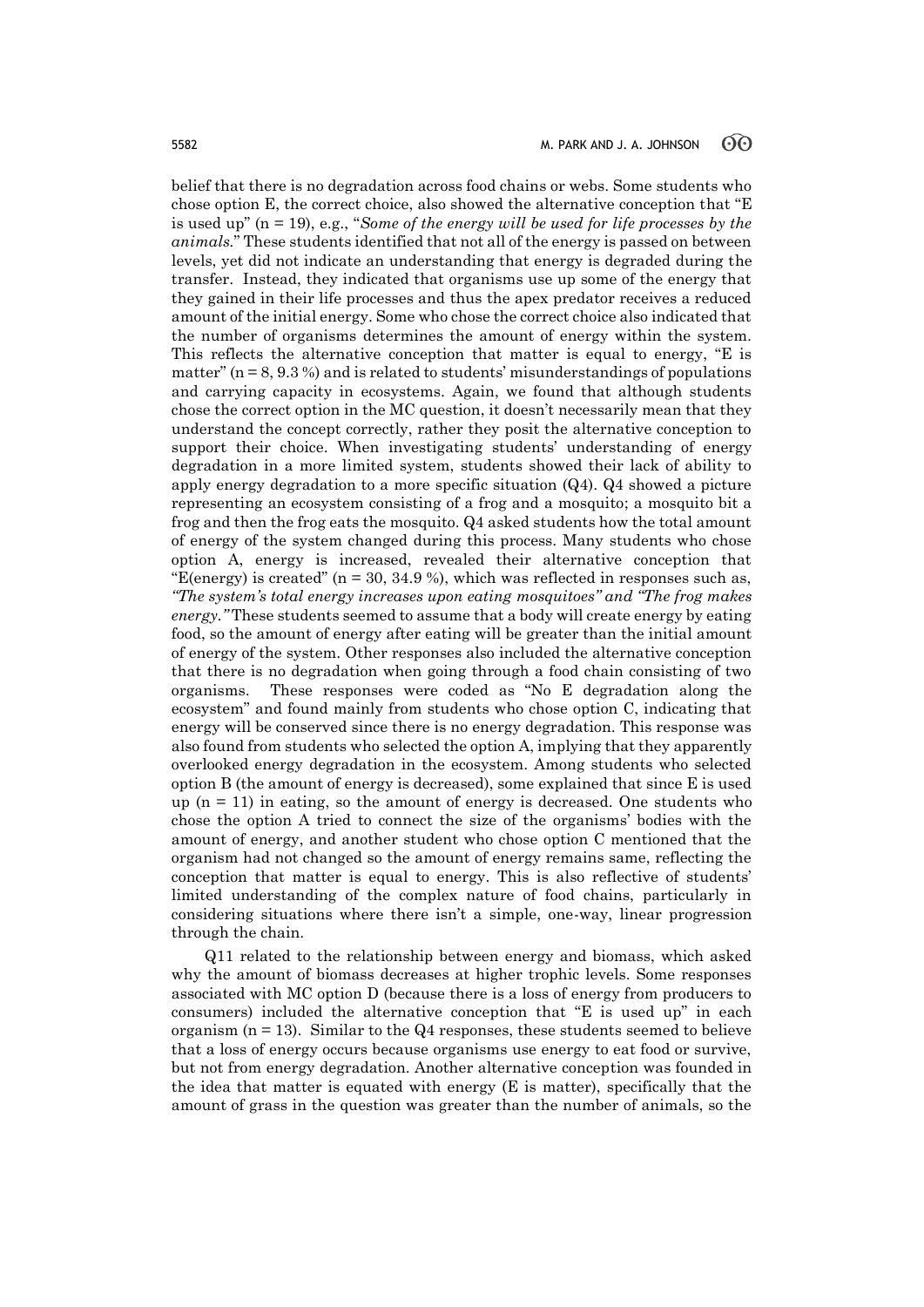grass has more energy or that the organism size decides the amount of energy. This conception was found in responses for all four options in the MC question, implying that students attributed the biomass pyramid to the available matter not to the amount of energy. Two students' responses indicated that energy in the upper levels is less useful, so lower levels include more energy. This alternative concept emerged in Q8 as well.

Questions regarding energy degradation in the EA content topic revealed that students lack understanding of the term energy efficiency. Q8 prompted students to identify why alternative energy sources cannot have 100% energy efficiency. Many respondents recognized that alternative energy sources were not 100 % efficient, but attributed this to environmental factors affecting energy availability which supported their selected option A or B, the inconsistency of availability of various resources such as daily and seasonal variations or variations by locations. These responses were coded, "The amount of input E decides that of output E." This code was reflected in the following responses: *"It is not always sunny or windy, therefore it depends on the right weather and climate for an alternate source to work,"* and *"Because an alternative energy source such as water is not readily available in places like the Mojave Desert or Arizona because they are desert and water is in short supply."* Three students who chose option D, some energy is transformed to a less useful energy form, demonstrated the alternative conception that alternative energy inherently cannot be as good as conventional sources, and two other students who chose option A also posited this idea. Three students who chose option C, alternative energy is transformed into a more useful energy form, answered that the type of energy determines the amount of energy, with responses coded as, "Useful E has more E," reflected in the responses: *"Alternative energy is transformed into a more useful energy form."*

When asking students about the same energy aspect within a more specific system, a wind turbine (Q9 asking the amount of input of the wind's kinetic energy into a turbine compared to the amount of output of electric energy), 12 students answered correctly. Incorrect responses presented several alternative conceptions. Several students who selected option B or C, input is less or more than output, indicated that energy is used up in spinning the rotor. Many students who selected option A, same amount of input as output, indicated that there is no degradation while the wind's kinetic energy is transferred to electric energy by spinning the rotor, failing to recognize the degradation of energy. Some students who chose option B also held the idea that the output energy is greater since the turbine generates energy, not recognizing the initial energy present in the wind, "E is created by a turbine." A few students showed the alternative conception that energy is matter, reflected in the responses that, *"Wind is less dense than a turbine, so it contains less energy,"* and, *"Wind has more E since air is a lot."* These responses were associated to their MC choices indicating that either the input energy is less or more.

In summary, in both EE and EA content topics most students failed to apply the energy degradation concept. While there were different emerging alternative conceptions across the two science content topics, several alternative conceptions, including "E is created" through eating or by a machine, "Energy is matter," "Energy is used up," and, "Useful E has more E," were commonly exhibited across the two different content topics.

# *Conceptions about Energy Conservation*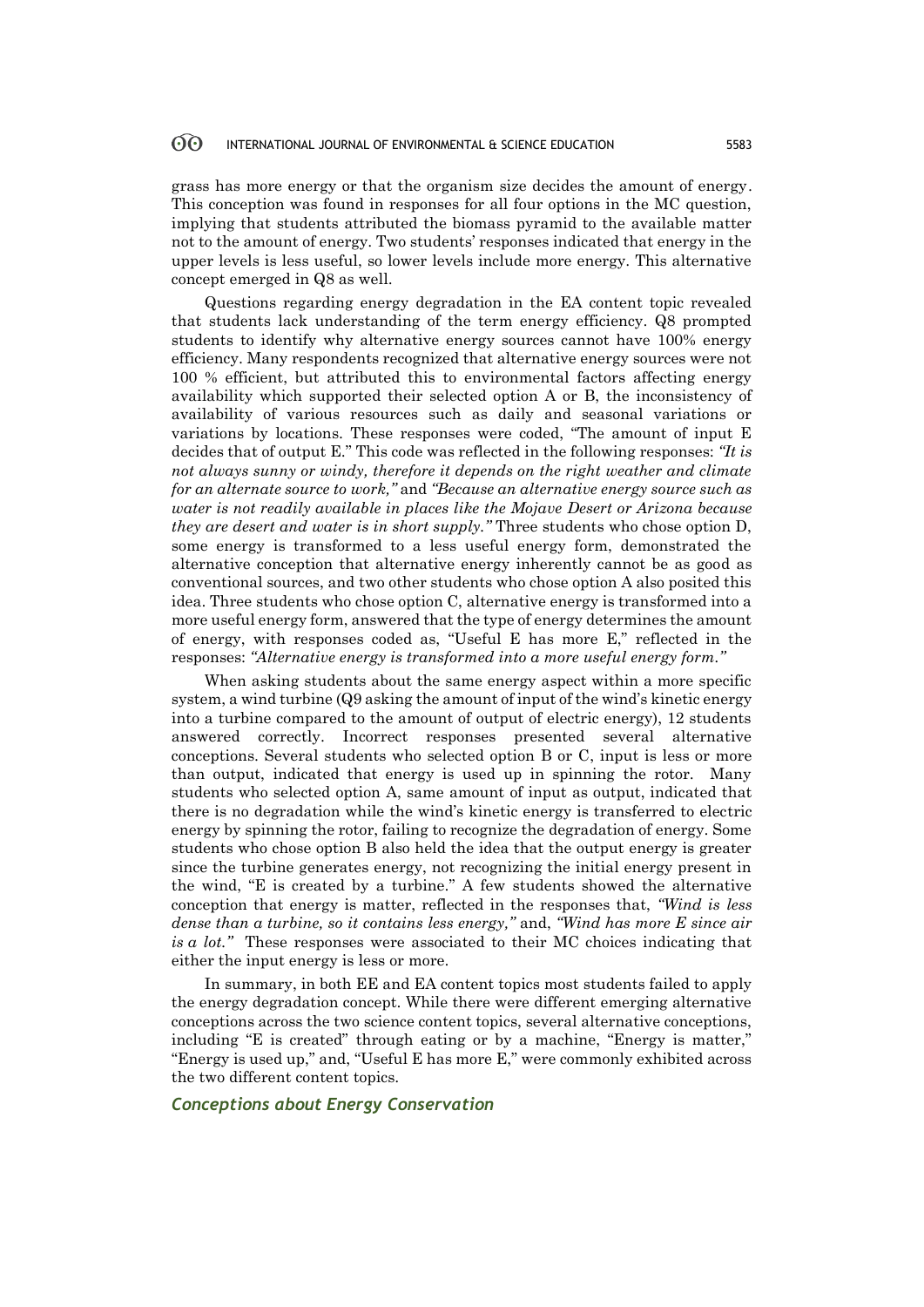In response to both EE and EA items, a number of students correctly provided the statement of the law of energy conservation ( $n = 20$ ,  $23.3\%$  for Q5 and  $n = 18$ , 21.0 % for Q10). Q5 showed the same picture as Q4, an ecosystem consisting of a frog and a mosquito, and asked students how the total amount of energy of the system including the surroundings changed as the mosquito was eaten by the frog. The majority of these students merely recalled the law of energy conservation without any explanations to support their responses. Only a few students provided reasoning for their choice by applying the energy dissipation aspect. Q5 prompted students to consider energy transformation in an ecosystem including surroundings. The most frequent response equated eating to earning energy in the body and was coded as "E is created"  $(n = 30)$ . Q10 prompted students to consider both a wind turbine system and its surroundings as the turbine generates electricity. The most common response to this prompt indicated that "E is created" by the turbine, so the total amount of energy increases, which supported their selected option A in the MC question  $(n = 26)$ . These two types of responses suggest the alternative conception that energy is created for use. Across the two items, no degradation in the system, coded "No E degradation," was also commonly detected. When students selected option A, the total amount of energy increases, in the Q5 and Q10, some demonstrated the conception that there is increasing energy without energy degradation. We also found a common alternative conception across the two items coded "E is used up." These responses were found to support their choice to the MC question, i.e., the total amount of energy decreases, implying that these students thought energy is used up in processes like eating or spinning a rotor, thus decreasing the total amount of energy. Responses showed that some students equated matter and energy in their responses similarly to responses from Q4 and Q9.

Several students showed alternative conceptions specific to individual content topics. For example, students responded that the amount of input wind is not predictable, so energy cannot be conserved, coded "The amount of input E decides that of output E", in Q10. This is similar to the degradation question regarding energy efficiency and reflective of superficial understandings of energy conservation. One student in Q5 responded that, "*[The] mosquito dies, so no energy in it."* In this response, the student thought that dying mosquitoes do not contain energy, which reflects the "E is vitality" alternative conception.

In summary, many students showed various alternative conceptions in the energy conservation items across the two different content topics; energy is not degraded, energy is used up, energy is created by eating or through a machine's work, energy is matter or that only living things have energy. The contradictory answers could suggest that many students have difficulty in applying the idea of energy conservation beyond simple recall. Some students' responses included statements of energy conservation, but provided no additional explanation. They could have memorized this law or may have seen it applied in classes or textbooks, but were unable to demonstrate a deeper understanding.

#### **Discussion and Implications**

The main purpose of this study was to examine students' conceptions about energy across various energy aspects in different science content topics within the environmental science discipline. In the following sections, we will summarize and discuss our findings from this study. As seen in the table 1, our finding showed a variety of alternative conceptions associated with specific content topics,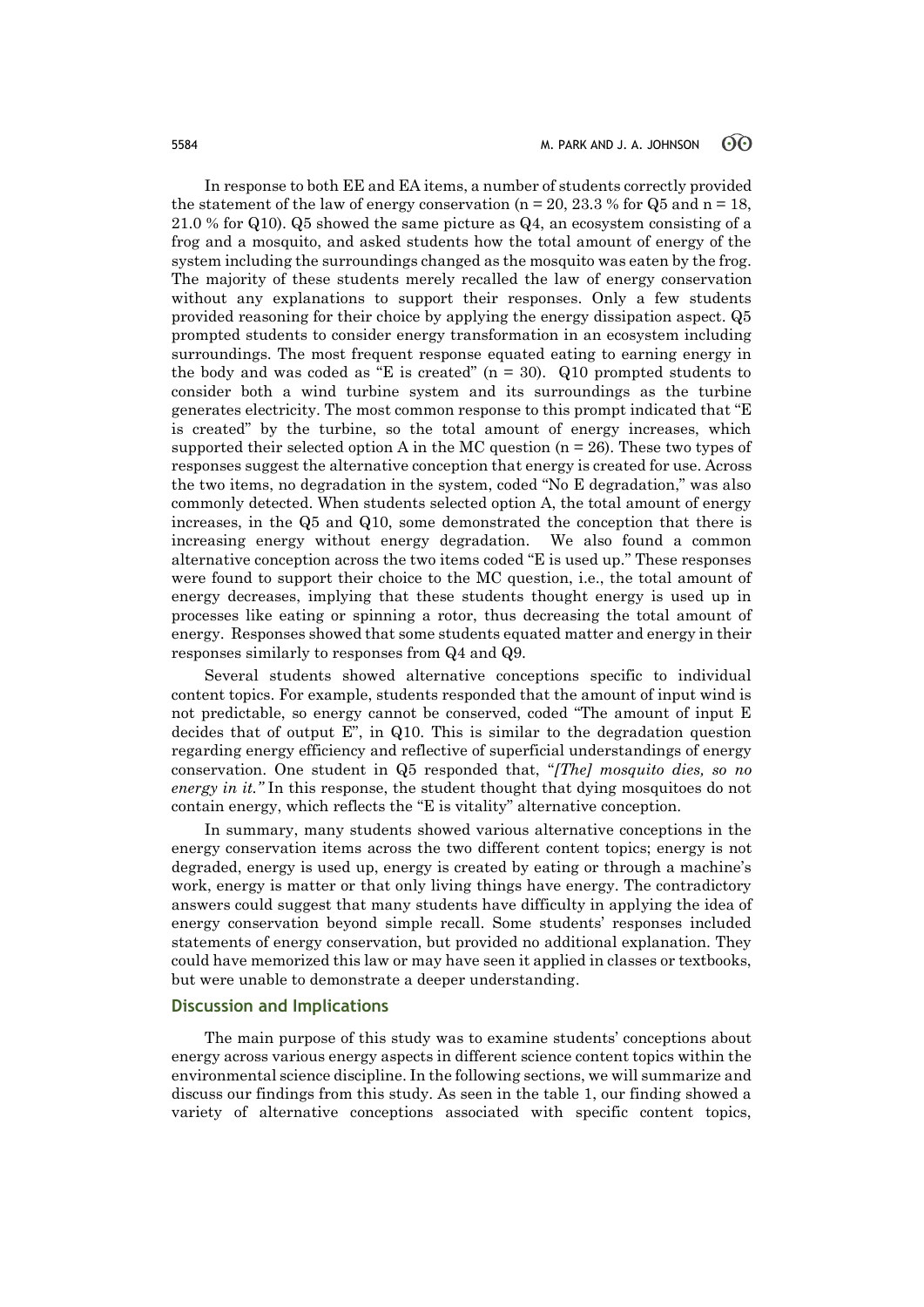especially when items addressed energy source/form aspect, and commonly attainable alternative conceptions across different content topics, especially when addressed energy degradation and conservation aspects. The findings imply that college students' alternative conceptions in energy source/form showed more content topic-specific characteristics while their alternative conceptions in energy degradation and conservation were more generally applicable across different content topics.

### *Students' Content Topic-Dependent Alternative Conceptions*

Several students' content topic-dependent alternative conceptions were revealed in the energy source/form items. For example, many students tended to attribute the water cycle to exerted force on the water. There was an apparent disconnect between the term radiation and solar energy indicated, with students often associating their prior knowledge of the tides and the influence of the moon's gravity with the water cycle, thus attributing energy input to the sun's gravity. For students indicating that the wind was the primary energy source, the inaccurate association between the physical movement of liquid water within a body of water and the movement of water through the water cycle indicates that understanding of the water cycle is very superficial. This particular alternative conception may be due to misunderstanding of the common textbook diagram depicting the water cycle, which may cause an exaggerated sense of the importance of the wind as an energy input. These diagrams often show evaporation over a large body of water forming clouds, which are blown inland by the wind and release moisture via precipitation. Another possible explanation indicated within some student responses relates to the indication that water is moving to the atmosphere and back to the ground. Students seemed to associate the source of movement of the water with force or power physically exerted on the water. It is apparent that these students formed and held naïve conceptions based on their interpretation of observed phenomena throughout their lives.

In the case of the EA energy source/form item, students' understanding of alternative energy source/form showed a limitation in defining alternative energy sources/forms. According to Çoker, Çatlioglu, and Birgin (2010), students often have difficulty explaining renewable energy sources, and they do not clearly understand these energy concepts. This study also found that many students did not recognize alternative energy sources, and showed their restricted understanding of the term alternative, which brought them to the conclusion that "alternative" refers to "supplementary."

From energy transfer and degradation items, we also found some alternative conceptions attached to specific science topics. In EE, two noticeable alternative conceptions were identified. First, the Sun's energy is stored as calories, which represents a limited understanding of the scientific use of the term calories as opposed to the use of the term in everyday language. Second, transferred energy along a food chain is kinetic energy, which reflects students' intuitive understanding of energy form. This might be due to limited exposure to viewing the energy transfer process in terms of molecular changes in ecosystems. In EA, two other alternative conceptions were found. First, that alternative energy is not as useful as conventional, so the amount of energy is ascribed by the quality of energy. Second, the efficiency of alternative energy is attributed by intermittent input energy. This, again, indicates a lack of understanding of energy efficiency,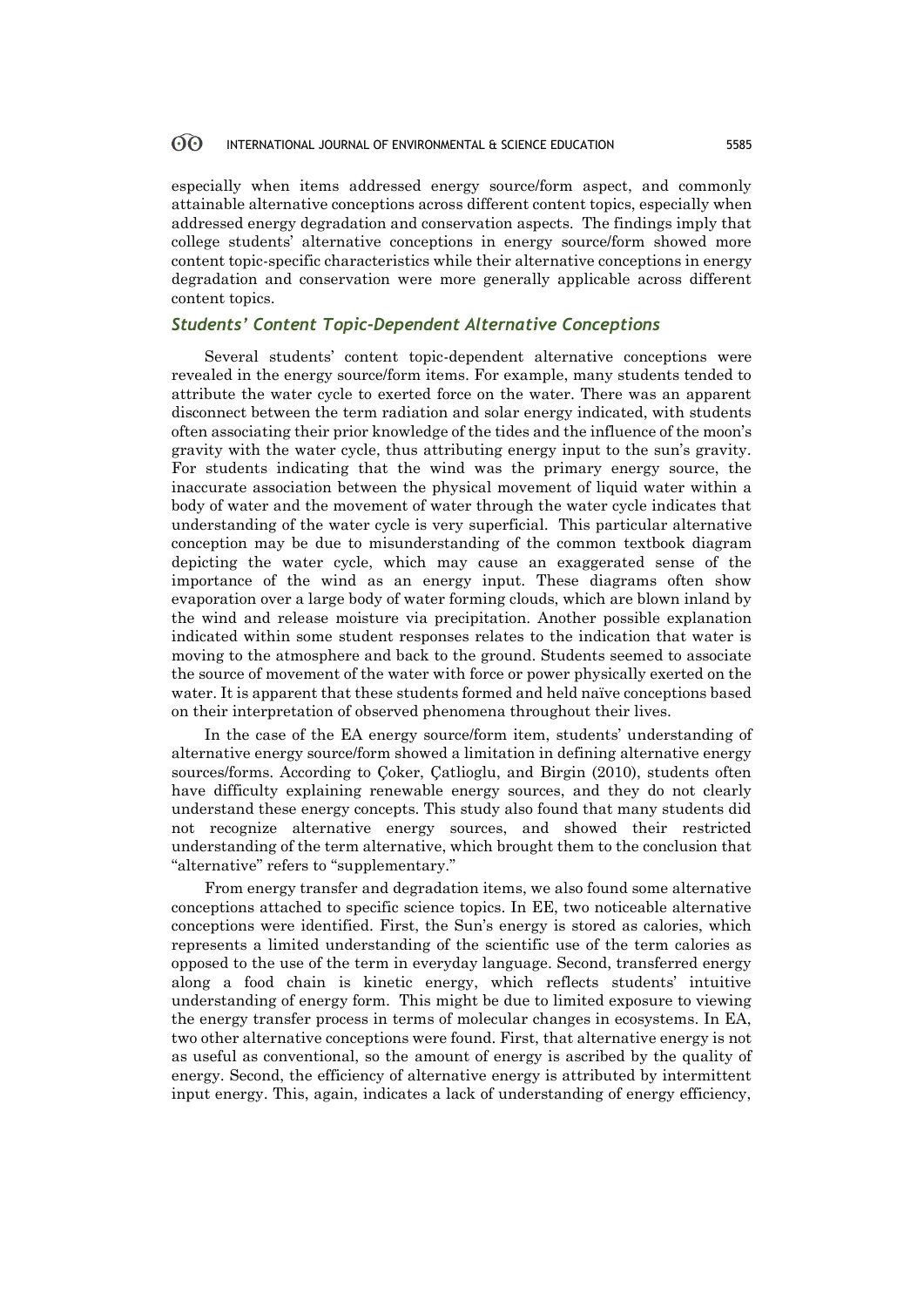in which students consider only input energy as opposed to comparing output to input, without taking into consideration of energy degradation.

# *Students' General Alternative Conceptions*

Several common alternative conceptions were found in energy transfer and degradation. Students' conceptions about transferring energy through a food chain was primarily limited to a superficial understanding that organisms higher on the chain obtained energy by consuming organisms lower in the chain. In a variety of ways, students appear to see the apex predator as having advantages like gaining the most energy. Findings also indicate that students have great difficulty in applying energy transfer and energy degradation to a specific ecosystem, an alternative conception revealed in EA content as well. Several other common alternative conceptions were consistent across the two different content topics: energy being used up, energy being created, equating energy with matter, and useful energy containing more energy.

The types of students' alternative conceptions in the energy conservation aspect were similar to those in energy degradation, indicating that understanding of these aspects is closely related. Similar to the findings of Chabalengula, Sanders, and Mumba (2012), this study found that when students applied the law of energy conservation, they generally relied on simple recall of the law without any reasoning or evidence to support their assertion. Goldring and Osborne (1994) presented that even when students could recall accurately concepts related to energy, like the law of energy conservation, understanding of the concepts was limited and many students were not able to apply the principle in solving simple problems. This result suggests that teaching the law of energy conservation should include a transition from presenting examples of energy conservation to providing opportunities for students to find evidence to prove how energy conservation is established and applied in a variety of scientific phenomena.

It became apparent that students have more difficulty in understanding energy aspects in a specific ecosystem than in general theoretical examples, as with a food chain. Some students' responses indicated the alternative conception that matter is equivalent to energy and is related to students' misunderstandings of populations and carrying capacity in ecosystems. This result suggests that it is necessary to give more opportunities for students to apply scientific concepts in examples of specific ecosystems.

Alternative conceptions stemming from confusion between energy related to science terms and scientific versus non-scientific definitions of terms were very common among student responses across all energy aspects and science content topics. Most responses regarding alternative energy reflected the influence of the use of the term "alternative" in the media and everyday/social language on students' scientific understanding of the concept. Phrases such as "used up" or "created" were not used in scientifically correct ways when talking about energy conservation and were common amongst student responses. It is evident that the non-scientific use of these terms impacted the students' conceptions of energy.

This study has revealed various alternative conceptions about energy that were newly identified or similar to those identified in previous studies. The findings from this study help recognize strengths and weaknesses of student understanding of the energy concept in the environmental science discipline at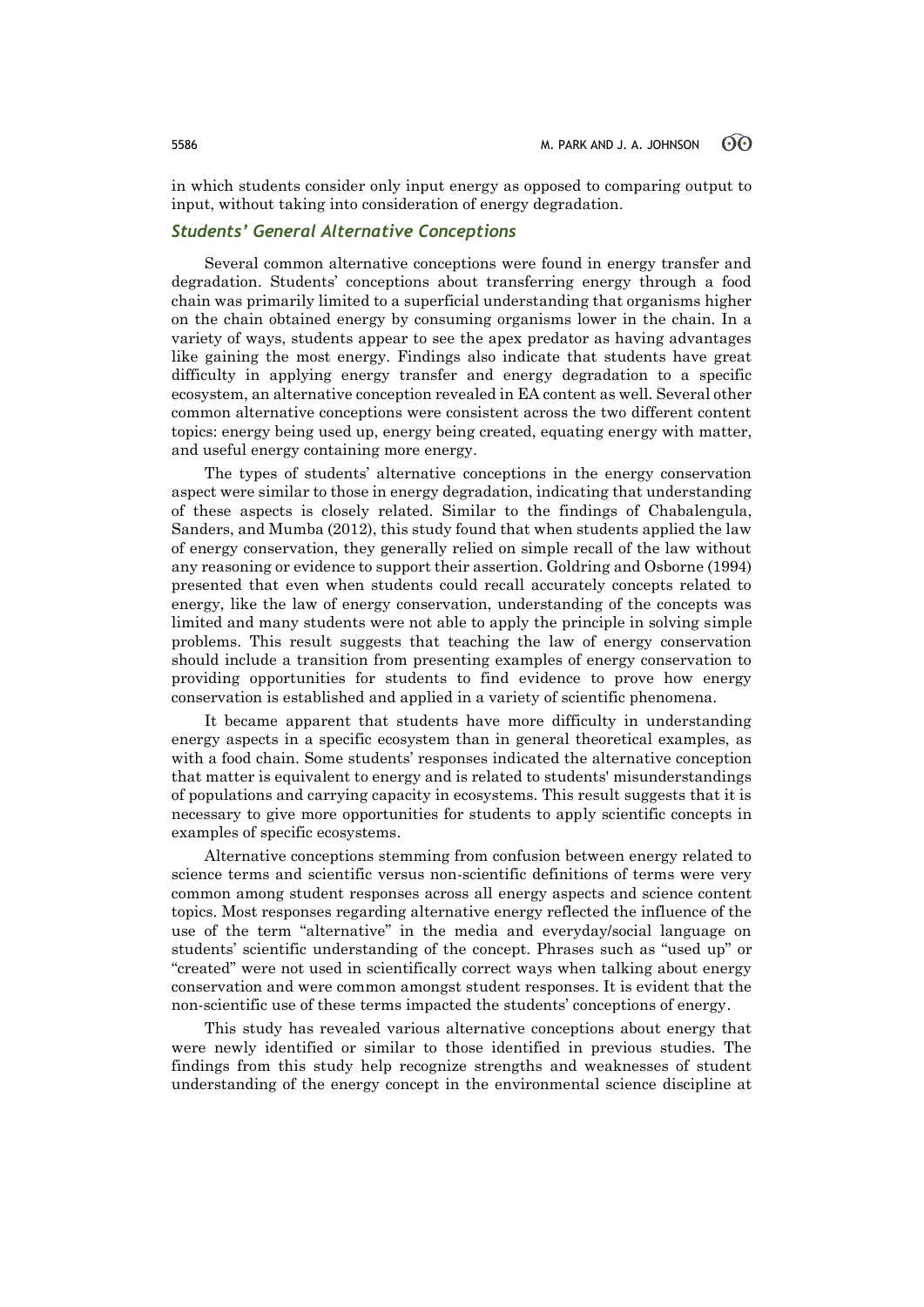the culmination of their K-12 experience to better develop science instruction and curriculum for college as well as K-12 levels.

We note limitations to our study that could be investigated in future research. First, this particular study doesn't include student interview data. Follow up research including extended interviews to further explore the alternative conceptions identified in this study may be illuminating. Second, this study includes two science content topics related to the energy concept in environmental science, so there is a need to broaden science content to include topics such as climate change. It will be worthwhile to explore the specific alternative conceptions uncovered through this study individually and in greater depth to further illuminate their origins and the best ways to address them in science curriculum.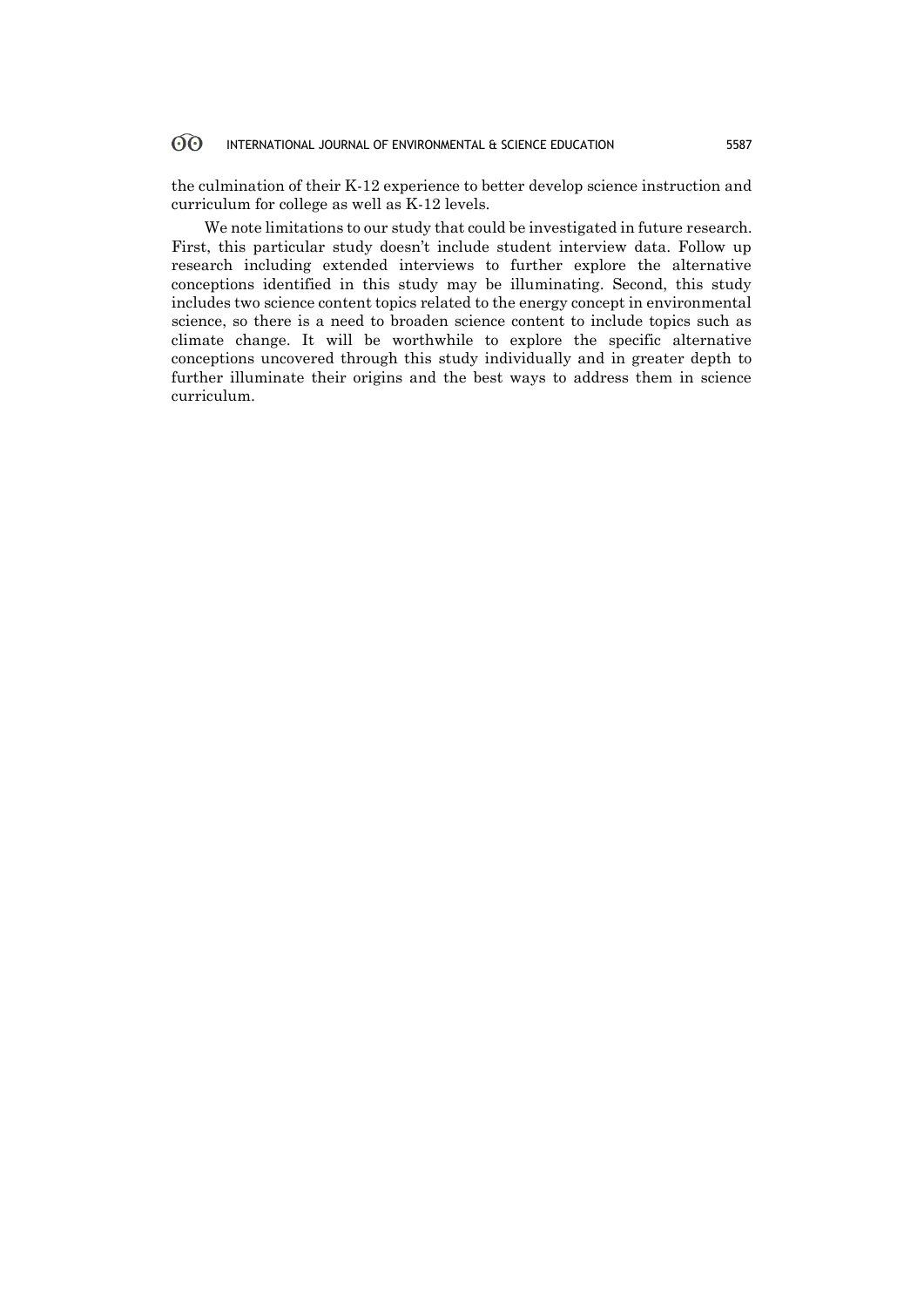### **Disclosure statement**

No potential conflict of interest was reported by the authors.

#### **Notes on contributors**

**Mihwa Park** holds a PhD in science education and now is an associate professor at University at Buffalo, New York, USA.

**Joseph A. Johnson** holds a PhD in science education and now is professor at Mercyhurst University, Pennsylvania, USA.

### **References**

Author. (2016).

- Barman, C. R., Griffiths, A. K., & Okebukola, P. A. O. (1995). High school students' concepts regarding food chains and food webs: a multinational study. *International Journal of Education,* 17(6), 775- 782.
- Beals, A. M., Krall, R. M., & Wymer, C. L. (2012). Energy flow through an ecosystem: Conceptions of in-service elementary and middle school teachers. *International Journal of Biology Education*, 2(1), 1-18.
- Boyes, E., & Stanisstreet, M. (1991). Development of pupils; ideas about seeing and hearing- The path of light and sound. *Research in Science and Technology Education,* 9(2), 223-245.
- Chabalengula, V. M., Sanders, M., & Mumba, F. (2012). Diagnosing students' understanding of energy and its related concepts in biological context. *International Journal of Science and Mathematics Education*, 10, 241-266.
- Chandrasegaran, A. L., Treagust, D., & Mocerino, M. (2007). The development of a two-tier multiplechoice diagnostic instrument for evaluating secondary school students' ability to describe and explain chemical reactions using multiple levels of representation. *Chemistry Education Research and Practice,* 8(3), 293-307.
- Çoker, B., Çatlıoğlu, H., & Birgin, O. (2010). Conceptions of students about renewable energy sources: a need to teach based on contextual approaches. *Procedia-Social and Behavioral Sciences*, *2*(2), 1488-1492.
- Cooper, M., & Klymkowsky, M. W. (2013). The trouble with chemical energy: Why understanding bond energies requires an interdisciplinary systems approach. *CBE Life Science Education,* 12(2), 306- 312.
- Driver, R., Squires, A. Rushworth, P., & Wood-Robinson, V. (2004). *Making sense out of secondary science.* New York, NY: Routledge.
- Duit, R. (1981). Students' notions about the energy concept before and after physics instruction. In W. Jung, H. Pfundt, & C. von Rhoeneck, (Eds.), *Proceedings of the international workshop on "problems concerning students' representation of physics and chemistry knowledge"* (pp. 268-319). Ludwigsburg: Paedagogische Hochschule.
- Duit, R. (1984). Learning the energy concept in school empirical results from the Philippines and West Germany. *Physics Education, 19*(1), 59-66.
- Focht, W., & Abramson, C. I. (2009). The case for interdisciplinary environmental education and research. *American Journal of Environmental Science,* 5(2), 124-129.
- Gallegos, L., Jerezano, M. E., & Flores, F. (1994). Preconceptions and relations used by children in the construction of food chains. *Journal of Research in Science Teaching*, 31(3). 259-272.
- Goldring, H., & Osborne, J. (1994). Students' difficulties with energy and related concepts. *Physics Education*, *29*(1), 26.
- Hackett, E. J., & Rhoten, D. R. (2009). The Snowbird charrette: Integrative interdisciplinary collaboration in environmental research design. *Minerva: A Review of Science, Learning & Policy,* 47(4), 407-440.
- Hogan, K. (2000). Assessing students' system reasoning in ecology. *Journal of Biological Education*, 35(1), 22-28.
- Lancor, R. A. (2014). Using student-generated analogies to investigate conceptions of energy: A multidisciplinary study. *International Journal of Science Education*. 36(1), 1-23.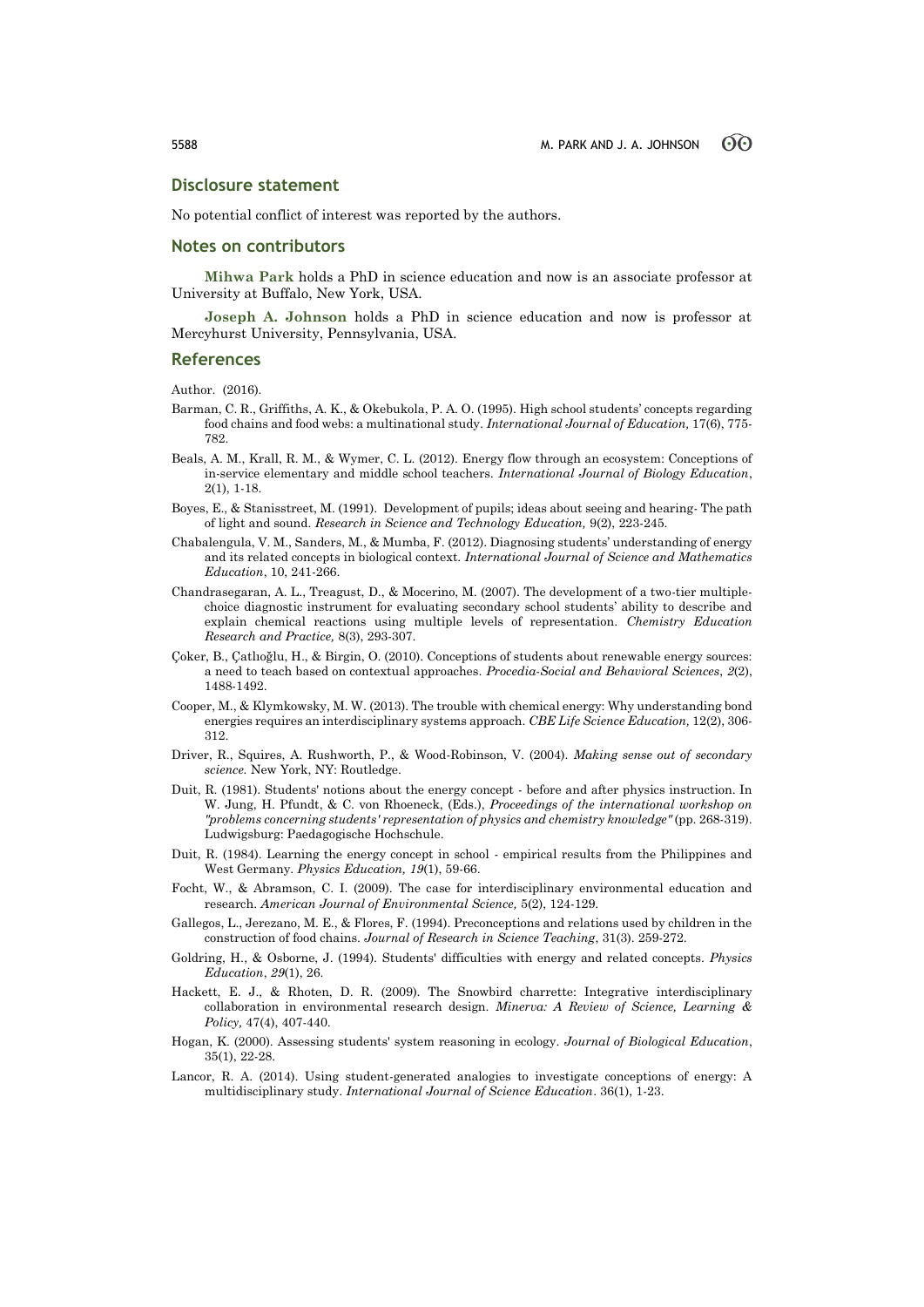- Leach, J., Driver, R., Scott, P., & Wood-Robinson, C. (1996). Children's ideas about ecology 2: Ideas found in children aged 5-16 about the cycling of matter. *International Journal of Science Education*, 18, 19-34.
- Lee, H. S., & Liu, O. L. (2010). Assessing learning progression of energy concepts across middle school grades: The knowledge integration perspective. *Science Education,* 94(4), 665-688.
- Lijnse, P. L. (1990). *Relating Macroscopic Phenomena to Microscopic Particles: A Central Problem in Secondary Science Education: Proceedings of a Seminar* (Vol. 6). CDB Press.
- Lin, C-H., & Hu, R. (2003). Students' understanding of energy flow and matter cycling in the context of the food chain, photosynthesis, and respiration. *International Journal of Science Education,* 25(12), 1529-1544.
- Liu, X., Ebenezer, J., & Fraser, D. M. (2002). Structural characteristics of university engineering students' conceptions of energy. *Journal of Research in Science teaching*, *39*(5), 423-441.
- Liu, X., & McKeough, A. (2005). Development growth in student's concept of energy: Analysis of selected items from the TIMSS database. *Journal of Research in Science Teaching, 42*(5), 493- 517.
- McComas, W. F. (2002). The ideal environmental science curriculum: I. history, rationales, misconceptions & standards. *The American Biology Teacher*, *64*(9), 665-672.
- Munson, B. H. (1994). Ecological misconceptions. *The Journal of Environmental Education*, *25*(4), 30- 34.
- National Research Council. (2012[\).](http://www.nap.edu/catalog.php?record_id=13165) *[A framework for K-12 science education: Practices, crosscutting](http://www.nap.edu/catalog.php?record_id=13165)  [concepts, and core Ideas.](http://www.nap.edu/catalog.php?record_id=13165)* Washington, DC: National Academy of Sciences.
- National Research Council. (2013). *The Next Generation Science Standards*, Washington, D. C.: The National Academies Press.
- Neumann, K., Viering, T., Boone, W. J., & Fischer, H. E. (2013). Towards a learning progression of Energy. *Journal of Research in Science Teaching*, *50*(2), 162-188.
- Peterson, R. F., Treagust, D. F., & Garnett, P. (1989). Development and application of a diagnostic instrument to evaluate grade‐11 and‐12 students' concepts of covalent bonding and structure following a course of instruction. *Journal of Research in Science Teaching*, *26*(4), 301-314.
- Semerjian, L., El-Fadel, M., Zurayk, R., & Nuwayhid, I. (2004). Interdisciplinary approach to environmental education. *Journal of Professional Issues in Engineering Education and Practice*, 130(3), 173-181.
- Smith, E., & Anderson, C. (1986), April. Alternative conceptions of matter cycling in ecosystems. Paper presented at the annual meeting of the National Association for Research in Science Teaching, San Francisco.
- Solomon, J. (1983). Messy, contradictory, and obstinately persistent: A study of children's out-of-school ideas about energy*. School Science Review,* 65(231), 225 – 229.
- Tansel, B. (1994). Outlook for environmental education in 21st century. *Journal of Professional Issues in Engineering Education and Practice,* 120(2), 129-134.
- Tapio, P., & Willamo, R. (2008). Developing interdisciplinary environmental frameworks. *Ambio: A Journal of the Human Environment,* 37(2), 125-133.
- Tortop, H. S. (2012). Awareness and misconceptions of high school students about renewable energy resources and applications: Turkey case. *Energy Education Science and Technology Part B: Social and Educational Studies,* 4(3), 1829-1840.
- Trumper, R. (1990). Being constructive: an alternative approach to the teaching of the energy conceptpart one. *International Journal of Science Education*, 12(4), 343-354.
- Vincent, S., & Focht, W. (2011). Interdisciplinary environmental education: Elements of field identify and curriculum design. *Journal of Environmental Studies and Sciences*, 1(1), 14-35.
- Vogt, J., Fischer, B. C., & Hauer, R. J. (2015). Urban forestry and arboriculture as interdisciplinary environmental science: Importance and incorporation of other disciplines. *Journal of Environmental Studies and Sciences*, Advance online publication. doi:10.1007/s13412-015-0309 x.
- Watts, D. (1983). Some alternative views of energy. *Physics Education*, 18, 213–217.
- Watts, D., & Gillbert, J. (1983). Enigmas in school science students' conceptions for scientifically associated words. *Research in Science and Technological Education*, 1, 61-81.
- Wiesner, M. R., & Theis, T. L. (1996). Environmental engineering education: Application area and discipline. *Journal of Environmental Engineering*, 122(2), 89-90.